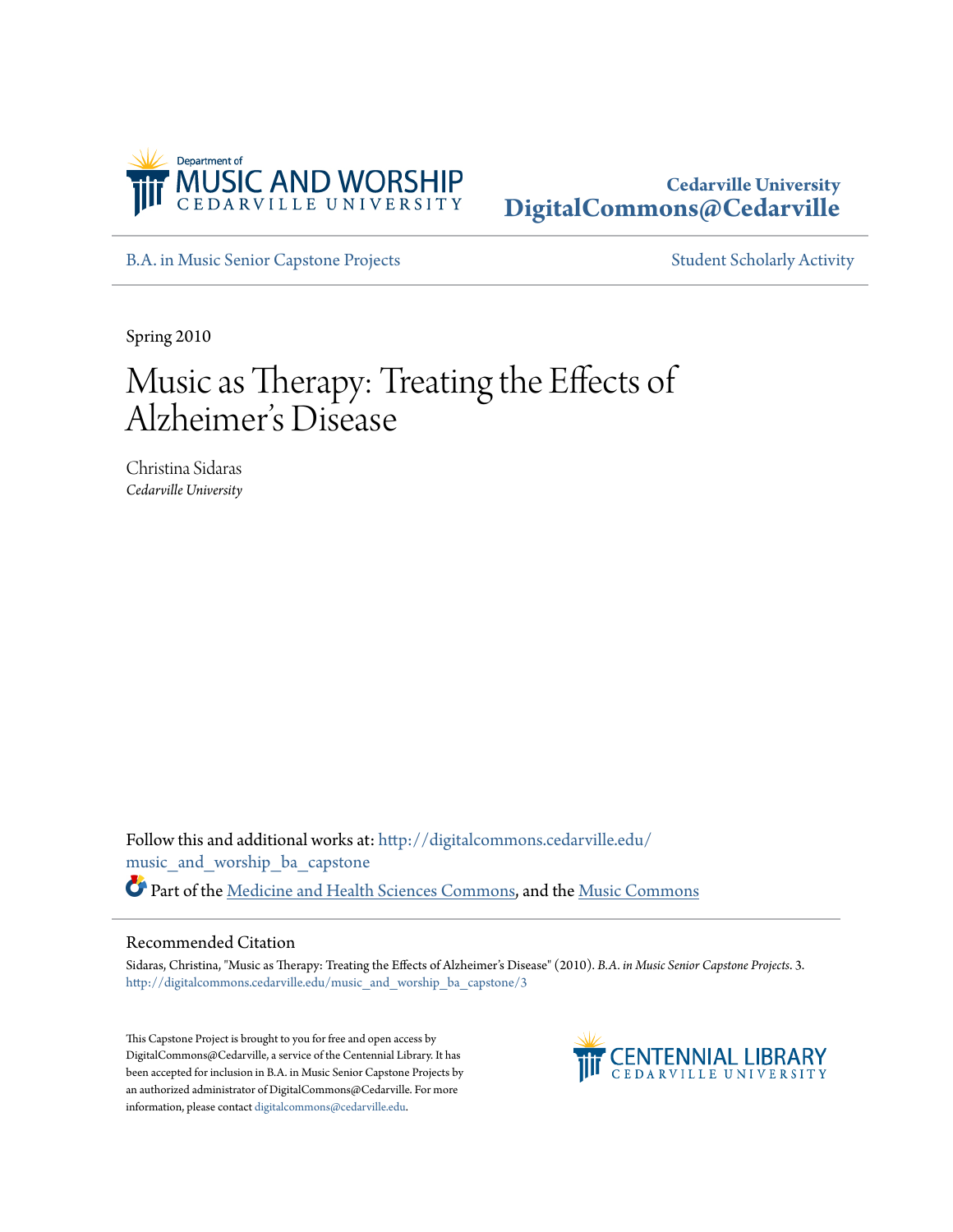# Music as Therapy: Treating the Effects of Alzheimer's Disease

by

Christina Sidaras a BA Project Submitted to the Faculty of the Music and Art Department in Partial Fulfillment of the Requirements for the Degree of Bachelor of Arts

Committee:

Dr. Sandra Yang, Chair of Faculty Committee

Dr. Lyle Anderson, Faculty member

Mrs. Connie Anderson, Faculty member

Mrs. Beth Porter, Chair of Department

April 26, 2010

Spring/2010 Cedarville University Cedarville, Ohio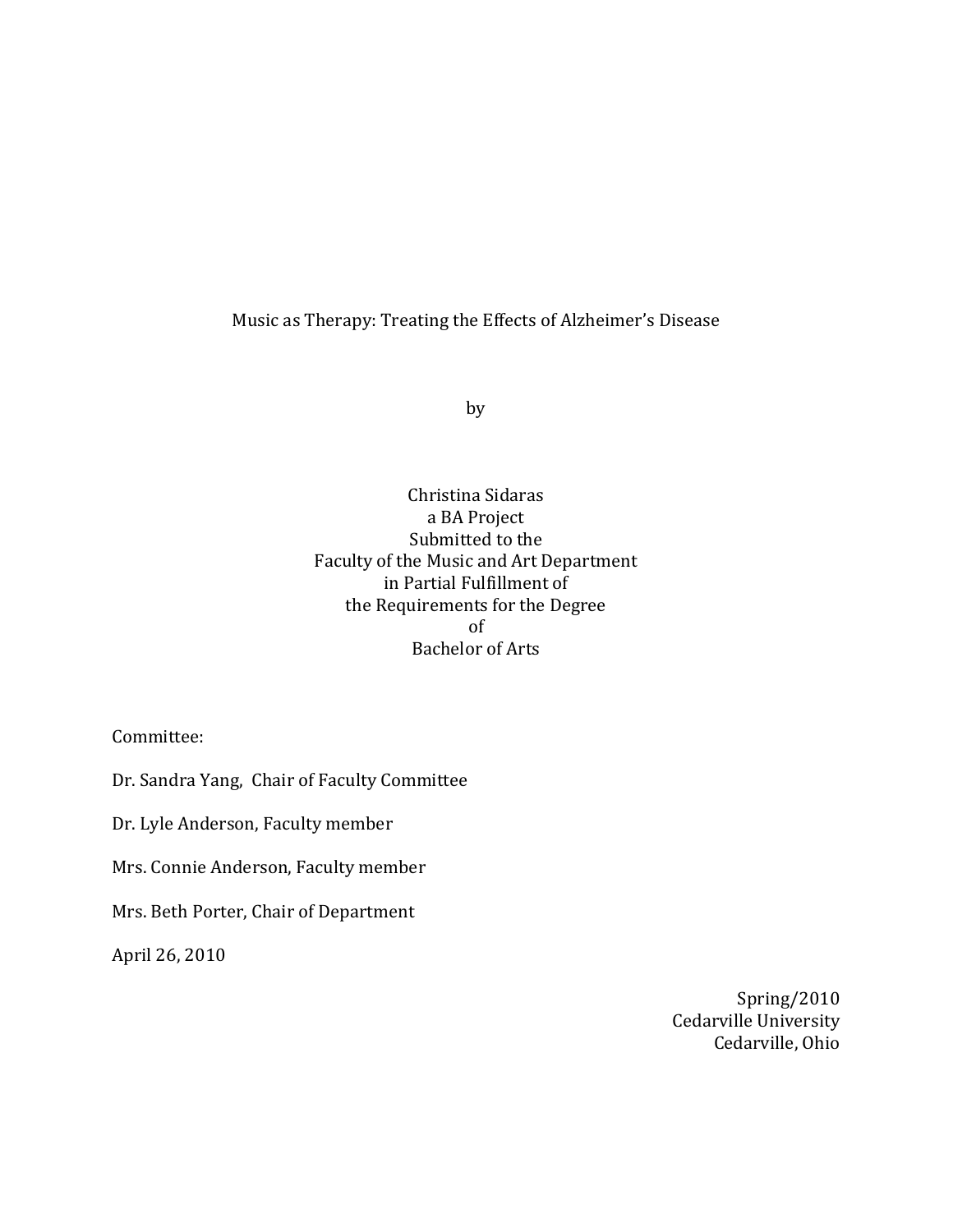Music as Therapy: Treating the Effects of Alzheimer's Disease

A lecture presented to the faculty of the Music and Art Department of Cedarville University in partial fulfillment of the requirements for the degree of Bachelor of Arts

By

Christina Sidaras

Chair of Faculty Committee: Dr. Sandra Yang

April 2010

Includes two DVD's and one mini DVD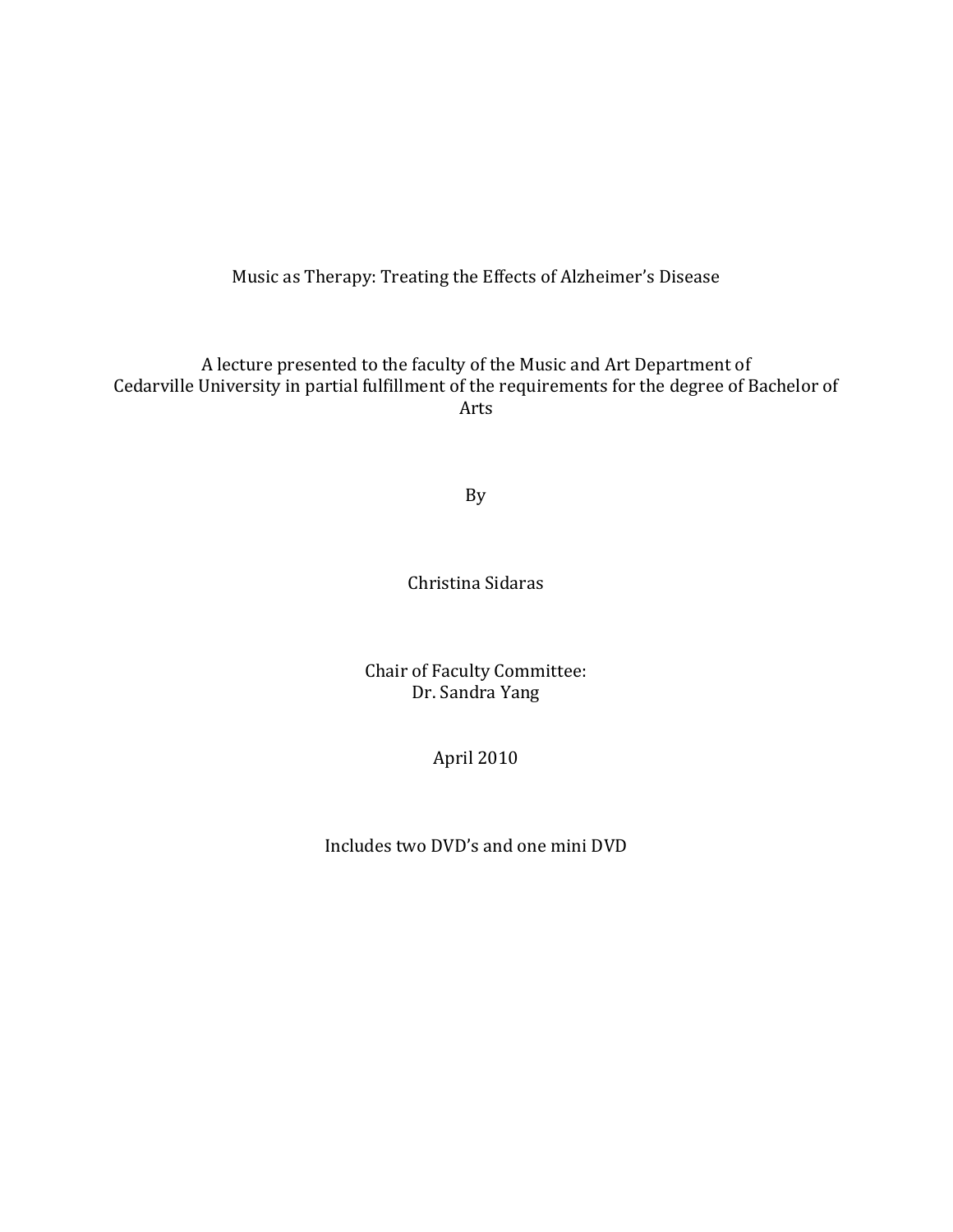# Table of Contents

# Abstract

Paper- Music as Therapy: Treating the Effects of Alzheimer's Disease

Bibliography

Appendix A Lecture Handout

Appendix B Sample Lesson Plans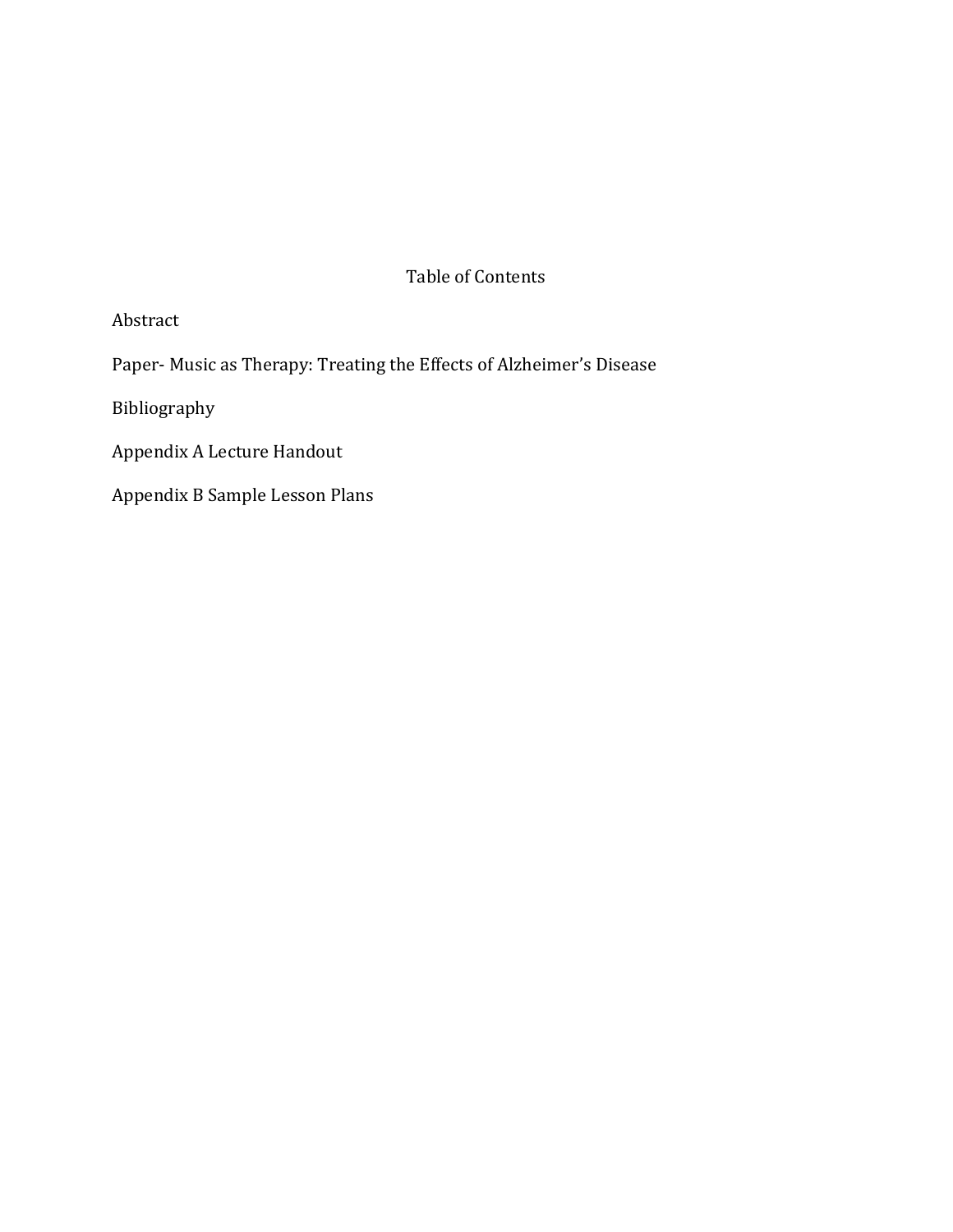### Abstract

Music as Therapy: Treating the Effects of Alzheimer's Disease Christina Sidaras, Bachelor of Arts in Music Cedarville University, April 2010 Chair: Dr. Sandra Young

This senior project deals with music therapy and methods used especially with Alzheimer's patients. Topics concerning music therapy include definitions of music therapy, the history of music therapy, and the training necessary to become a licensed music therapist. The research includes general information concerning Alzheimer's disease as well as its history and symptoms. In addition to conducting research, the music therapy methods were employed with Alzheimer's patients at the Brookhaven Retirement Community's Alzheimer's Unit in Brookville, Ohio. With the guidance of research, professional music therapists, and medical personnel, positive feedback was observed in the patients' responses.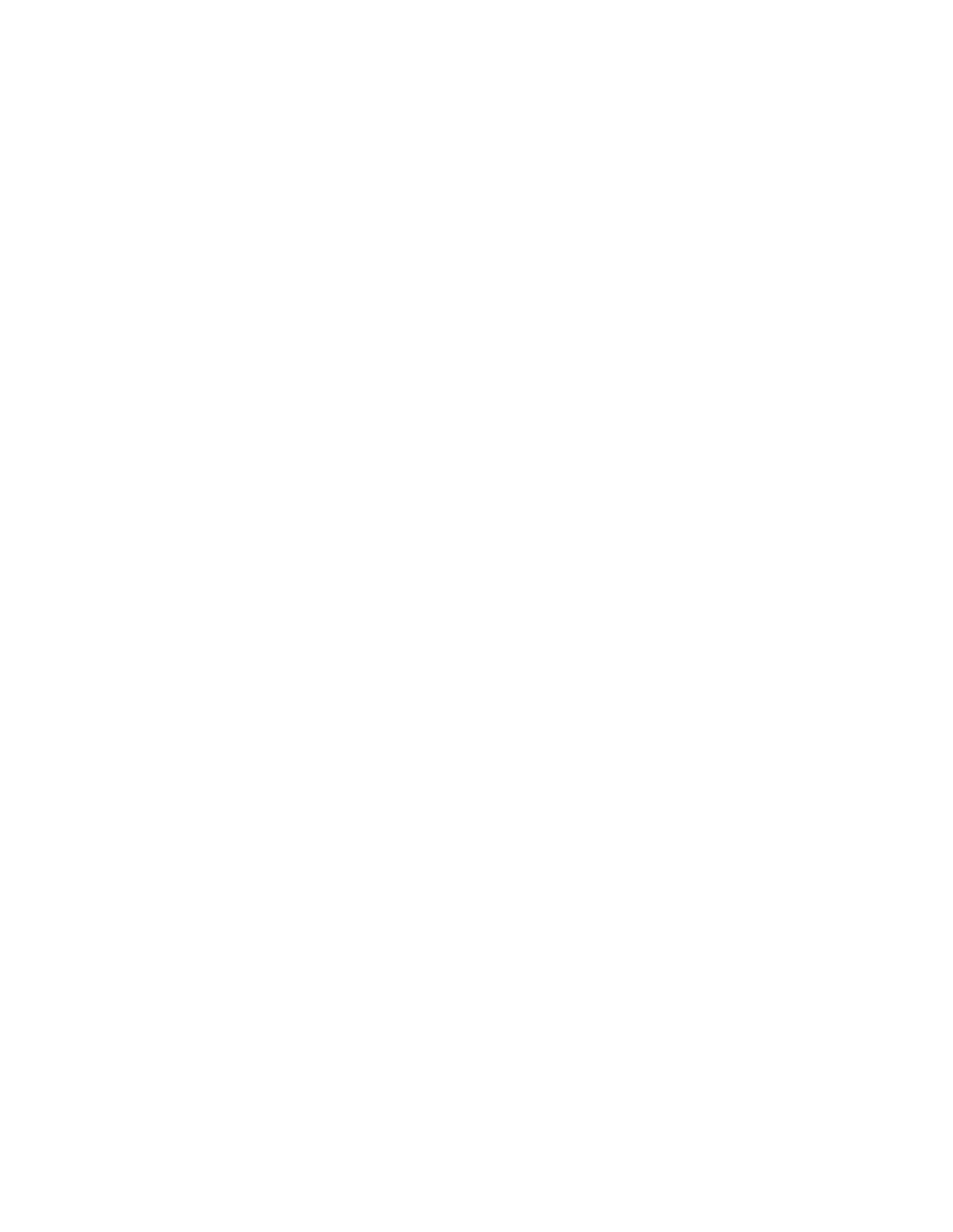Music as Therapy: Treating the Effects of Alzheimer's Disease

I met Edna the first time I walked into the back sunroom. Several of the ladies sat on the white wicker chairs chatting or dozing after lunch. Edna sat in the middle loveseat. She wore a mauve monochrome jogging suit, white Dr. Scholl's, and a cropped gray hairdo. Her nails matched her outfit perfectly. Despite her outward collectedness, her face expressed an inner uncertainty. She squinted in my direction and stated, "I see music."

 Later that week, during our first session, Edna volunteered to play the piano. Her eyesight was poor and she again squinted at me. She grimaced at the exercise I had ignorantly placed before her. After some "I can'ts" from Edna I suggested she play anything she liked. "All I know is…" her voice trailed off as her fingers felt for a familiar tune. After a few moments, energy surged into her fingers and she began a fully chorded arrangement of "Jesus Loves Me." All the ladies boldly sang along. When she finished, she turned and told us about how she had taught Sunday School for many years. Her countenance had changed and a confident smile erased her look of confusion.

 Since October, I have had the privilege of working with the Alzheimer's Unit of the Brookhaven Retirement Community in Brookville, Ohio. Most weeks, I prepare a forty-five minute general music lesson covering a variety of musical periods and styles. The residents engage in the lesson by improvising, singing, playing instruments, moving, and discussing. I began the project expecting to teach basic keyboard skills to the residents. After two awkward lessons, I realized I needed to look for an approach that would best benefit the residents at their varying stages of Alzheimer's disease. The further I studied, the more I began to realize that music is more than just a way to pass the time on a Sunday afternoon. Music makes a solid difference in the life of Edna and the other members of the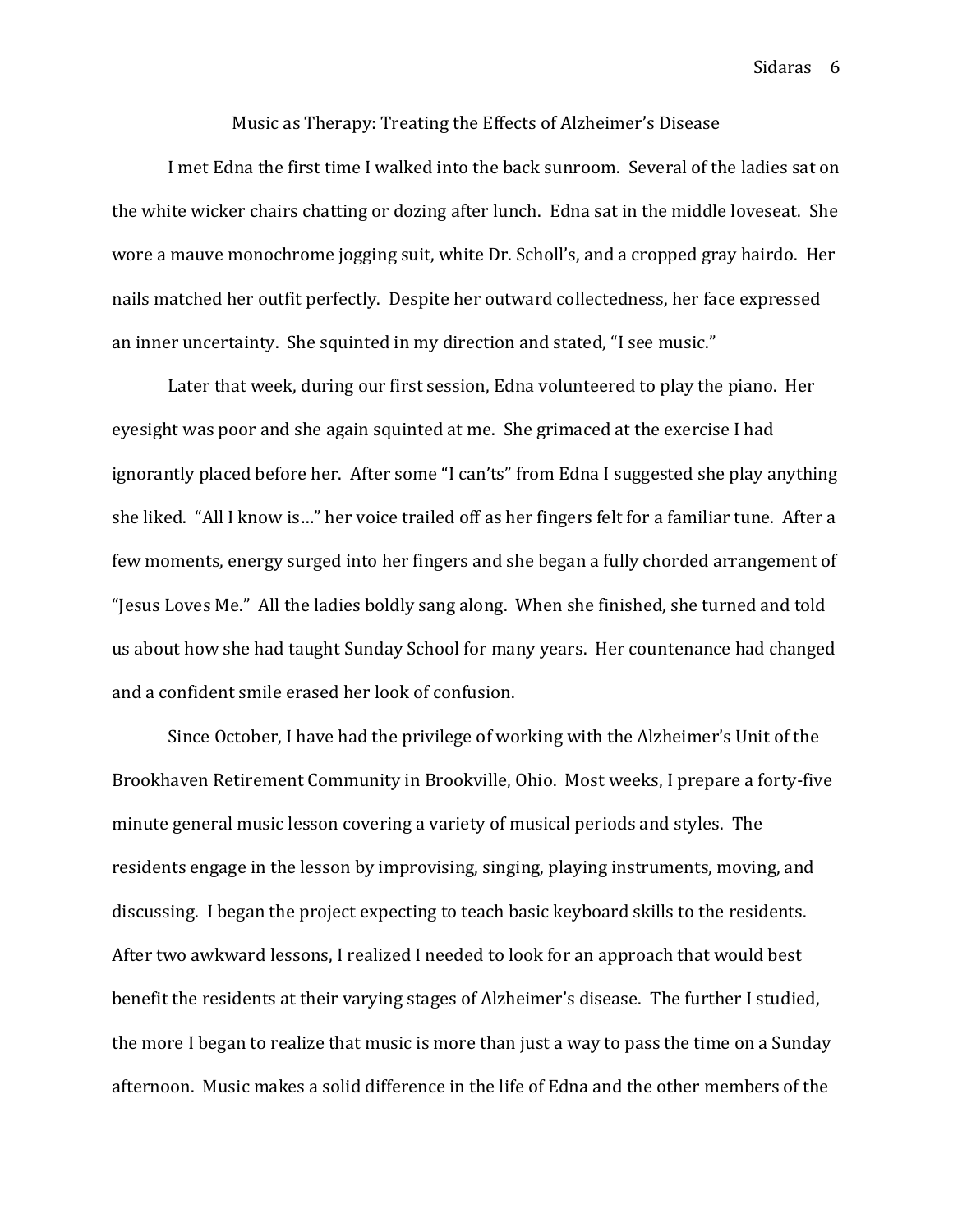Brookhaven Alzheimer's Unit. Research indicates that music therapy techniques effectively alleviate the symptoms of Alzheimer's disease.

Because music therapy covers a wide range of therapeutic activities, arriving at a definition of music therapy begins with the consideration of three aspects. First, one must evaluate the "professional background of the practitioners."1 Historically, concerned musicians or talented medical personnel performed music for therapeutic reasons. Today, music therapists must first obtain a license after extensive coursework in both music and psychology. Secondly, when considering a definition of music therapy, one must consider "the needs of the clients."2 Music therapy deals with both the sick and the well, the young and the old around the world. The uses of music therapy continue to stretch and bend, reaching out to new populations. Finally, when considering a definition of music therapy, one must consider "the approaches used in treatment."3 The music therapist may jump around a room of preschoolers with a hand drum or play softly in the corner of a hospice room on a harp. Therapies both stimulate and soothe individuals and new therapies continue to be discovered to impact a great variety of clients.

Keeping all these aspects in mind, one can now examine various definitions of music therapy. The American Music Therapy Association defines music therapy as "the clinical and evidence-based use of music interventions to accomplish individualized goals within a therapeutic relationship by a credentialed professional who has completed an approved

<sup>1</sup> Tony Wigram, Inge Nygaard Pedersen and Lars Ole Bonde,. A Comprehensive Guide to Music Therapy. (London: Jessica Kingsley Publishers Ltd., 2002): 29.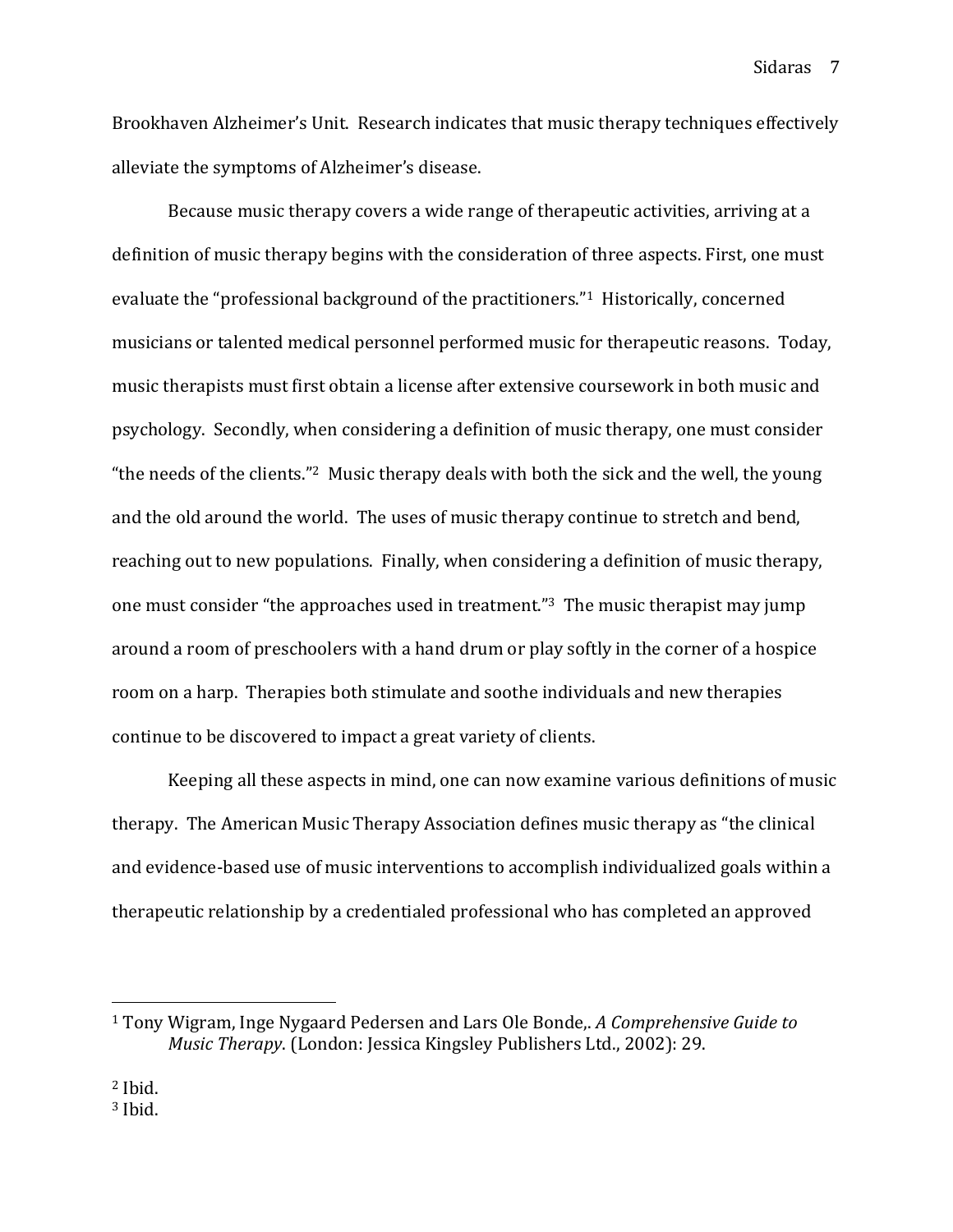music therapy program."4 The U. K. defines music therapy as "a planned and intentional use of music to meet an individual's social, psychological, physical, and spiritual needs within an evolving therapeutic relationship."<sup>5</sup> The Nordoff-Robbins organization is a highly respected charity in England which provides music therapy services and conducts research. Their website suggests that music therapy "provides strategies for helping people cope with their difficulties, and for cultivating their existing or latent abilities and strengths. In this sense, music therapy is often said to work with the part of a person that is well, rather than the part that is ill or disabled."6 Experts in music therapy give various models to define music therapy in terms of the clientele, their needs, the techniques involved, and even the kinds of music utilized.7 Therapists can generally agree on the definition given by Kenneth Bruscia in his book Defining Music Therapy. Bruscia defines the practice as

 the systematic process of intervention wherein the therapist helps the client to achieve health, using musical experiences and the relationships that develop through them as dynamic forces of change.<sup>8</sup>

Although various definitions abound, all describe music therapy as a respected and

effective practice, using music to impact individuals with various needs.

<sup>5</sup> Wendy Magee, "Music Therapy with Patients in Low Awareness States," Neuropsychological Rehabilitation 15 (July/ September 2005): 523.

<sup>6</sup> Nordoff-Robbins, "In What Kinds of Ways Can Music Therapy Help?" Frequently Asked Questions. http://www.nordoff-robbins.org.uk/musicTherapy/whatIsMusicTherapy /index.html#InWhatKindsOfWaysCanMTHelp (accessed March 10, 2010).

-

<sup>4</sup> American Music Therapy Association, "What is Music Therapy?," Frequently Asked Questions. http://www.musictherapy.org/faqs.html#WHAT\_IS\_MUSIC\_THERAPY (accessed March 11, 2010).

<sup>7</sup> Tony Wigram, Inge Nygaard Pedersen and Lars Ole Bonde,. A Comprehensive Guide to Music Therapy. 41.

<sup>8</sup> Ibid, 31.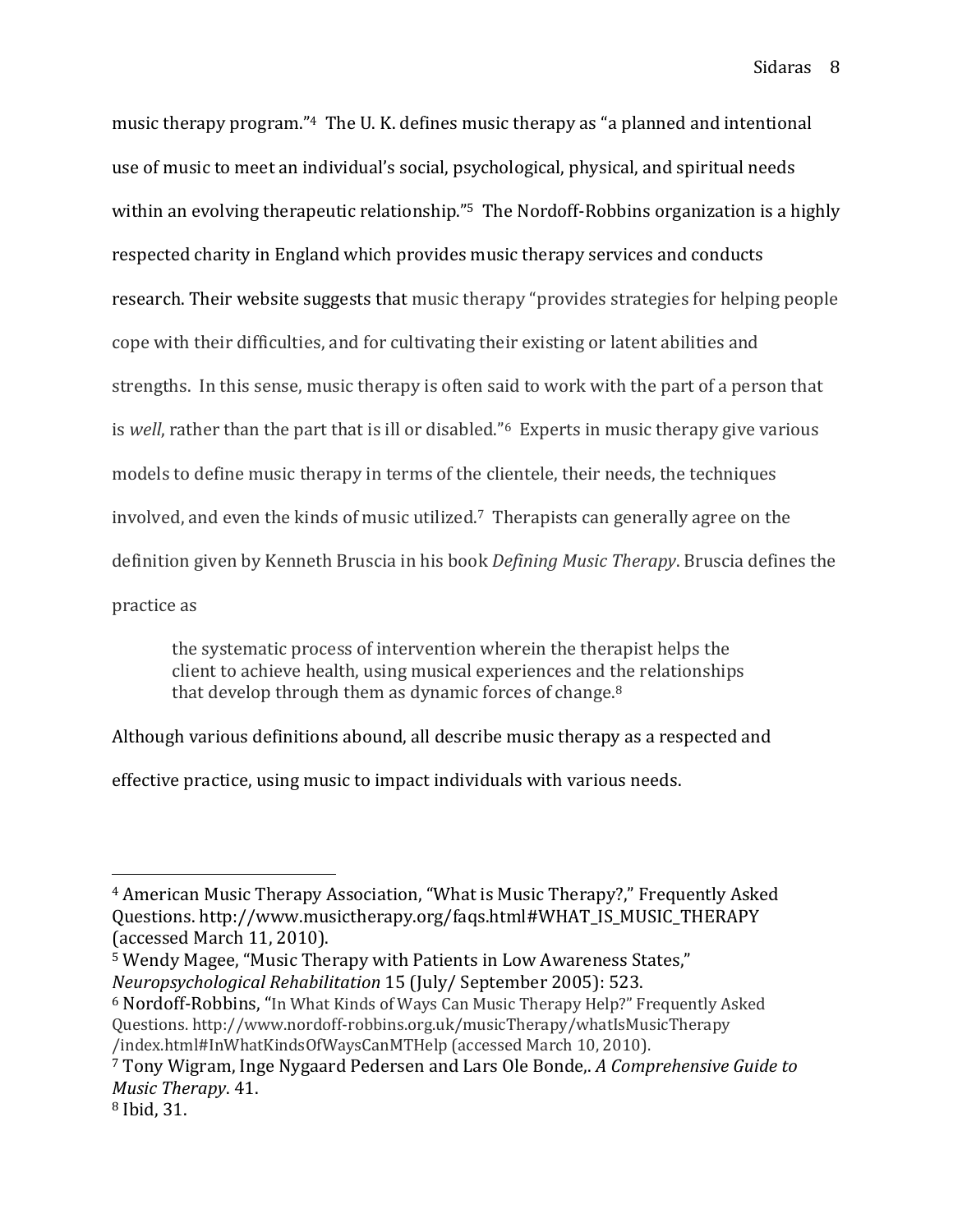Sidaras<sub>9</sub>

Ancient history provides further understanding of music therapy. In her work Music and Soul Making, music therapist Barbara Crowe expresses how music fulfilled three roles in ancient times. One role of music was to serve as "a direct healing tool and support for general well-being."9 Plato believed that music facilitated harmonia, an individual's balanced state. Mathematics produced harmonia, but because music reflected numerical values, "music could penetrate the soul and restore its inner harmony."10 The Old Testament provides examples of early music therapy. In I Samuel 16:14-23, King Saul suffered from the torment of an evil spirit. David was summoned to play his lyre, and the Bible states that the music "would bring relief to Saul and make him feel better."11 Music in this instance was used to alter King Saul's mood. Psalm 45:8 indicates that music can "make [one] happy." The Hebrews saw music as a means to indicate and foster joy, whereas the absence of music expressed sorrow. When the people of Jerusalem cried out to God in Lamentations, their destitution was described in many ways, including that "their young men have stopped playing…music."12 Ancient civilizations viewed music as both a means to alter and express moods.

In the 1700's, physicians who were also trained in music began writing literature concerning music and medicine. In 1621, The Anatomy for Melancholy discussed music. Richard Brown produced the book Medicina Musica in 1729. This publication proved to be a valuable source for the modern profession of music therapy. According to Alicia Ann Clair, Director of Music Therapy at the University of Kansas, Lawrence Brown's principles

 $\overline{a}$ 

<sup>9</sup> Crowe, Barbara, Music and Soul Making. (Lanham: Scarecrow Press, Inc., 2004), 3-4. <sup>10</sup> J. Peter Burkholder, Donald J. Grout, and Claude V. Palisca, A History of Western Music (New York: W. W. Norton and Company, 2006), 14.

<sup>11</sup> New English Translation.

<sup>12</sup> Lamentations 5:14, NET.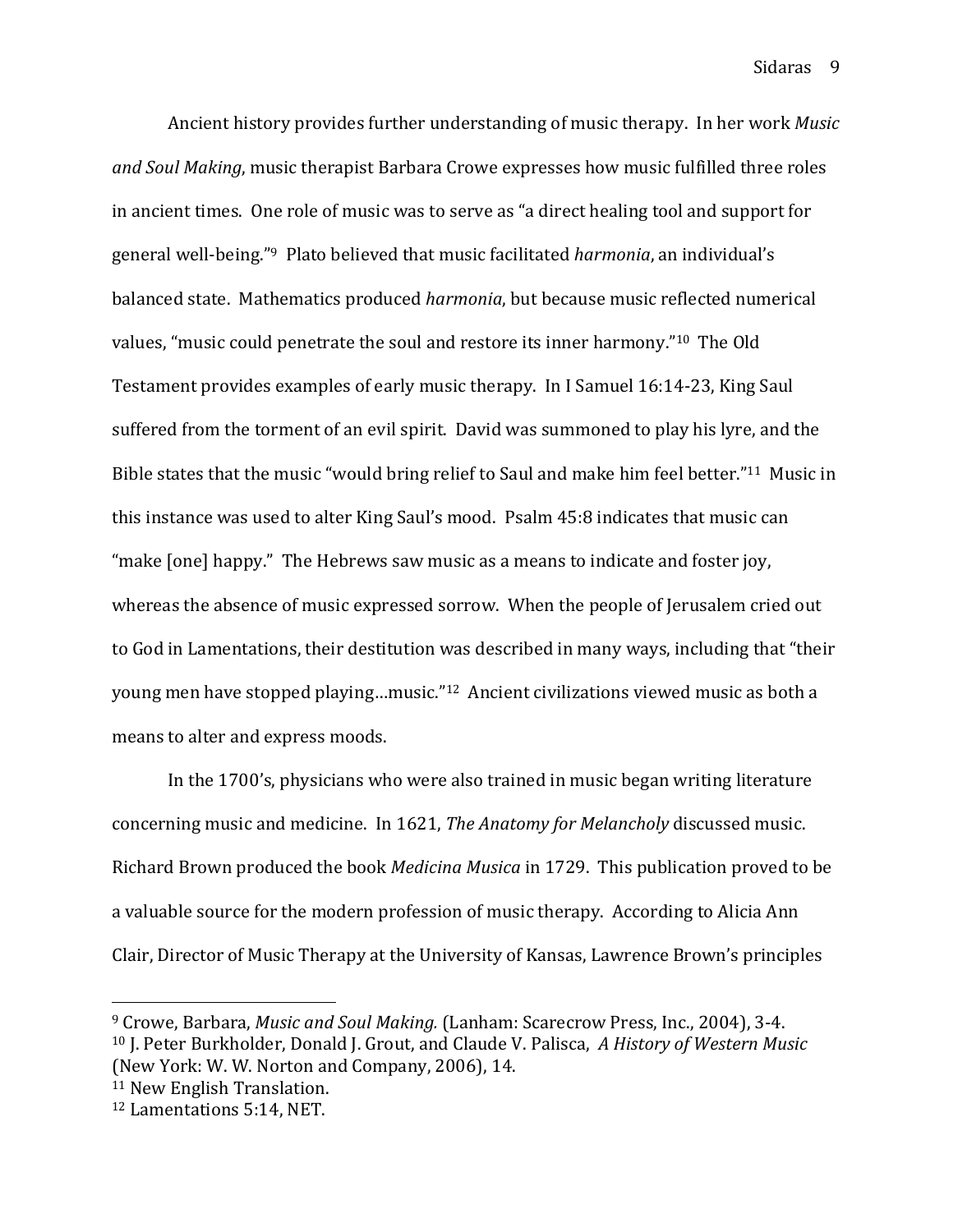are still used today by music therapists.13 About twenty years later, in 1748, Louis Roger wrote about music psychology, acoustics, and the possibility of music vibrations used medicinally.14 The link between music and its ability to heal was slowly gaining clinical acceptance.

Music therapy as a profession began during the World Wars. As veterans entered hospitals for various ailments and injuries, musicians visited these hospitals to play for the wounded soldiers. Nurses and doctors observed how the soldiers healed faster when exposed to the music. The hospitals began hiring musicians for the purpose of contributing to the recovery of the soldiers. This use of music in the hospitals may have been linked to the increased use of occupational therapies among patients.15 In 1944, Michigan State University developed the first degree program to train music therapists. Eventually the Certification Board for Music Therapists was created to meet the need for professional credentialing. In 1981, shortly after the creation of the board, the American Music Therapy Association was established from two independent associations (the National Association for Music Therapy and the American Association of Music Therapy). Music therapy as a profession has existed longer in England. The British Society for Music Therapy was formed in 1958. Other countries, including France, Germany, Denmark, Austria, Switzerland, Belgium, Canada, Australia, Japan, Brazil, Korea, Israel, Turkey, and South Africa continue to develop music therapy as an established profession.<sup>16</sup>

<sup>&</sup>lt;sup>13</sup> Alicia Ann Clair, Therapeutic Uses of Music with Older Adults. (Baltimore: Health Professions Press, Inc., 1996), 3.

<sup>14</sup> Crowe, Music and Soul Making, 9.

<sup>15</sup> Ibid., 10.

<sup>16</sup> Crowe, Music and Soul Making, 11.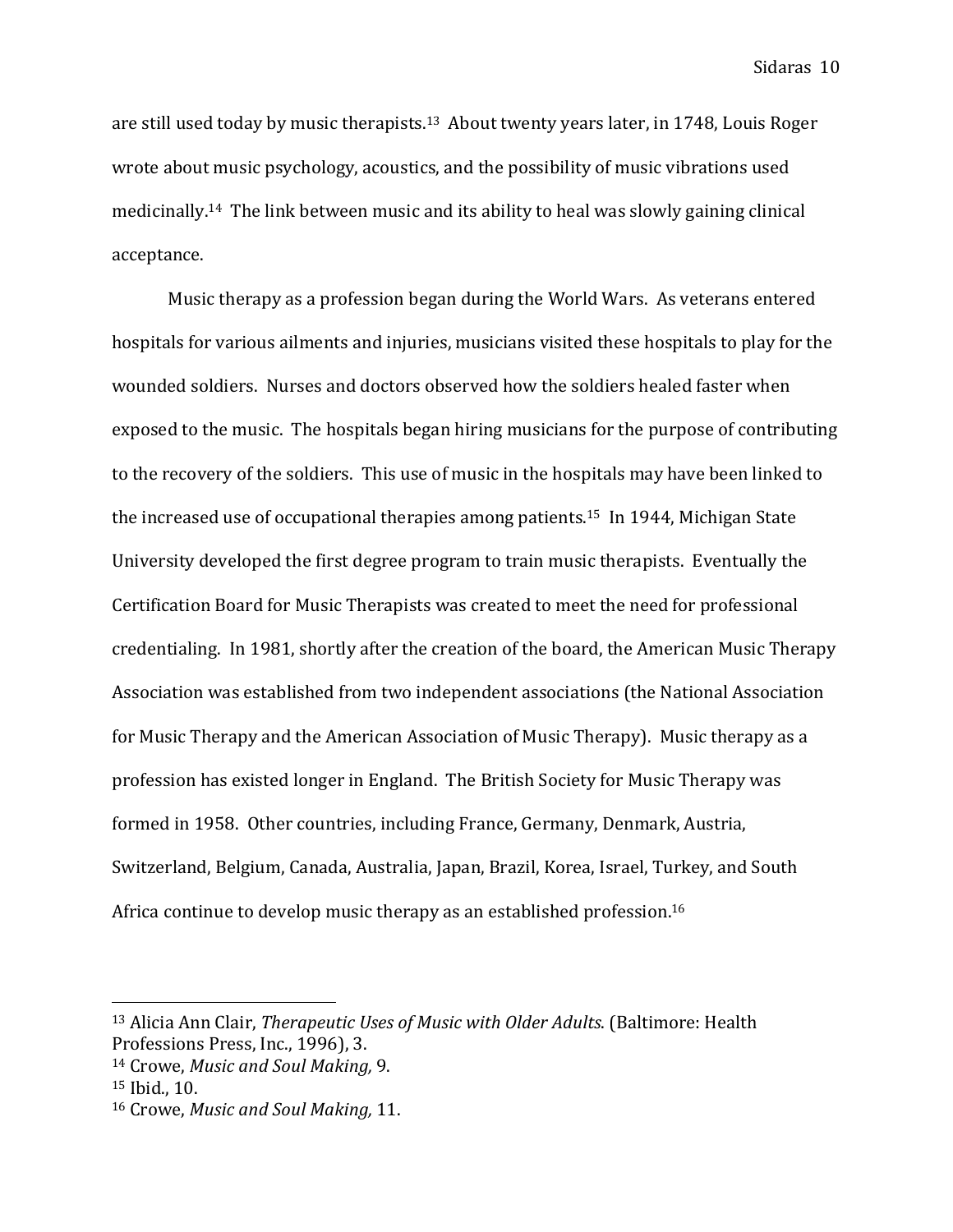Music therapists can be found in diverse medical settings such as hospitals, nursing care facilities, rehabilitation programs, and neonatal care units. Instrumentalists and vocalists serenade the suffering in hospice facilities. Music therapists visit preschools and help to establish community skills such as sharing and taking turns. Music therapists can permeate their community, offering a variety of services to address different populations. Leslie Blunt, a music therapist and researcher, is the director of the Music Space Trust, an organization in England providing community centers for adults with learning disabilities.17 In South Africa, The Music Therapy Community Clinic is a traveling group of music therapists that primarily serves children who have experienced trauma.18 Being a relatively new branch of occupational therapy, music therapists continue to find new venues where individuals can benefit from music's healing effects.

Alzheimer's disease facilities are among many venues which have experienced success with music therapy programs. Alois Alzheimer first described the disease in 1907 after observing a fifty-one year old woman with impaired memory, thinking, language, and judgment. According to the Alzheimer's Association, a non-profit organization offering a variety of resources and services for victims and their families, Alzheimer's disease kills brain cells, and is ultimately fatal.<sup>19</sup> After diagnosis, the individual will live an average of nine more years.20 During this time, patients may experience a variety of alterations to their general health and personality.

<sup>17</sup> Music Space Trust. "About Us." Music Space Trust.

http://www.musicspace.org/1aboutus.aspx (accessed March 9, 2010). <sup>18</sup> The Music Therapy Community Clinic. "Music Therapy Projects," The Music Therapy Community Clinic. http://music-therapy.co.za/projects.htm (accessed March 9, 2010). <sup>19</sup> Alzheimer's Association, "Depression and Alzheimer's," Living with Alzheimer's http://www.alz.org/living\_with\_alzheimers\_depression.asp#top (accessed March 9, 2010). 20 William Molloy and Paul Caldwell, Alzheimer's Disease. (Buffalo: Simon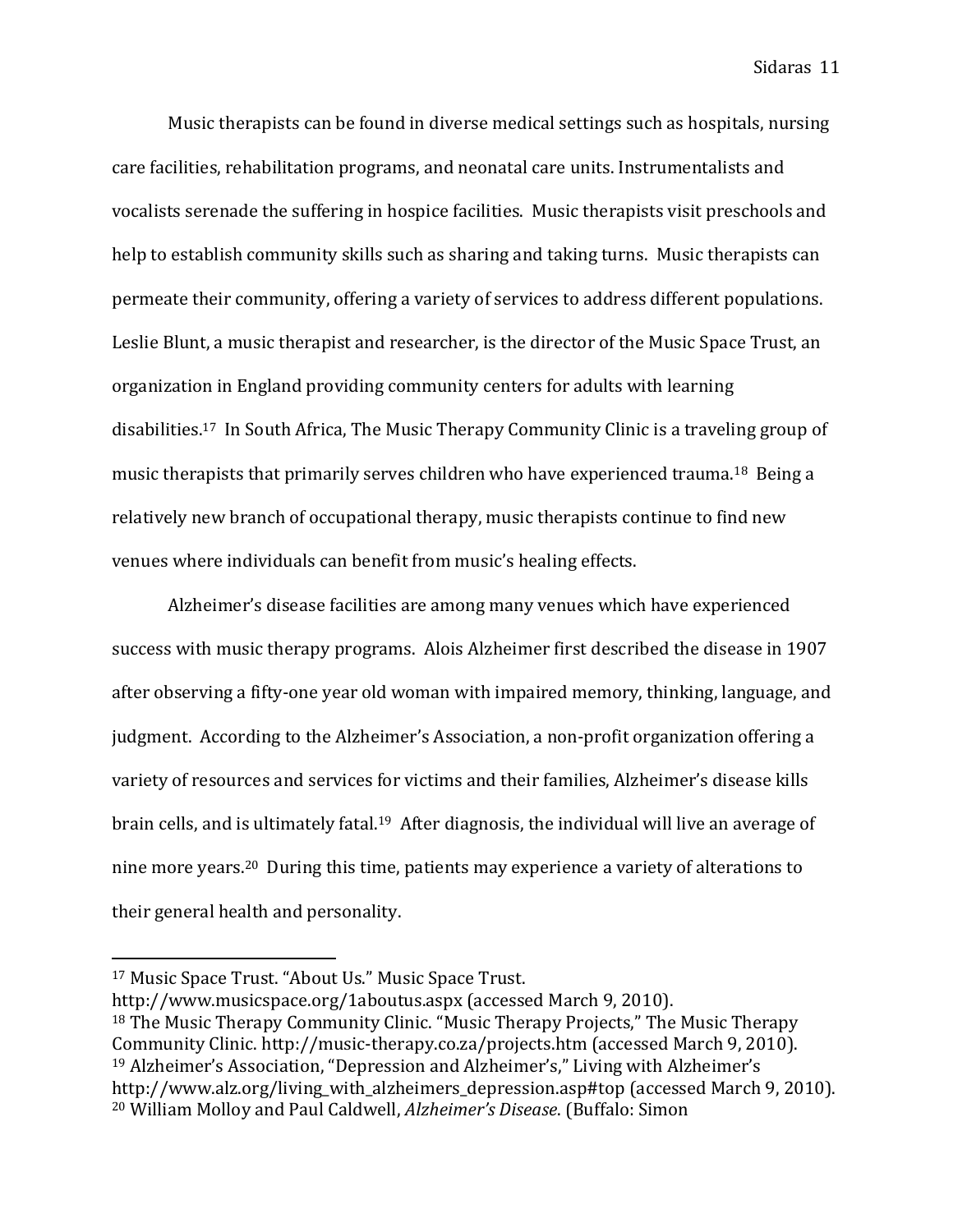Alzheimer's disease encompasses a variety of symptoms. Difficulties with memory are one of the earliest signs of the disease. Agitation creeps into the lives of Alzheimer's patients and can manifest itself in numerous uncomfortable behaviors such as repetition, socially inappropriate actions, aggression, frustration, despair, boredom or loneliness.<sup>21</sup> Anxiety and problems with self-concept arise. Alzheimer's disease creates confusion and patients are known to wander. According to the Alzheimer's Association, 40% of individuals with Alzheimer's disease also suffer from depression.22 Patients can experience all or some of these symptoms in varying degrees.

 Music therapy for Alzheimer's patients often takes place in a group setting. Group sessions are usually held at least once a week. Conducting sessions more frequently is considered more effective. They can include just two patients or a small group of twelve to twenty members. To accommodate for shorter attention spans, sessions should be confined to thirty or forty-five minutes. Having assistants or the nursing staff present allows for individual attention during the session if modifications become necessary. Research indicates that group therapy meets specific needs of Alzheimer patients. In a study conducted by Alison J. Ledger and Felicity A. Baker on the long-term effects of music therapy on the agitation level of people with Alzheimer's disease, group therapy was said to "promote feelings of belonging among participants with dementia."23 The study also concluded that music therapy did decrease levels of agitation on a short term basis, but in

and Schuster, 1998): 15.

<sup>21</sup> Alison J. Ledger and Felicity A. Baker, "An Investigation of Long-Term Effects of Group Music Therapy on Agitation Levels of People with Alzheimer's Disease," Aging and Mental Health 11 (May 2007): 330.

<sup>22</sup> "Alzheimer's Association, "Depression and Alzheimer's," Living with Alzheimer's http://www.alz.org/living\_with\_alzheimers\_depression.asp#top (accessed March 9, 2010). <sup>23</sup> Alison J. Ledger and Felicity A. Baker, "An Investigation of Long-Term Effects of Group Music Therapy on Agitation Levels," 330.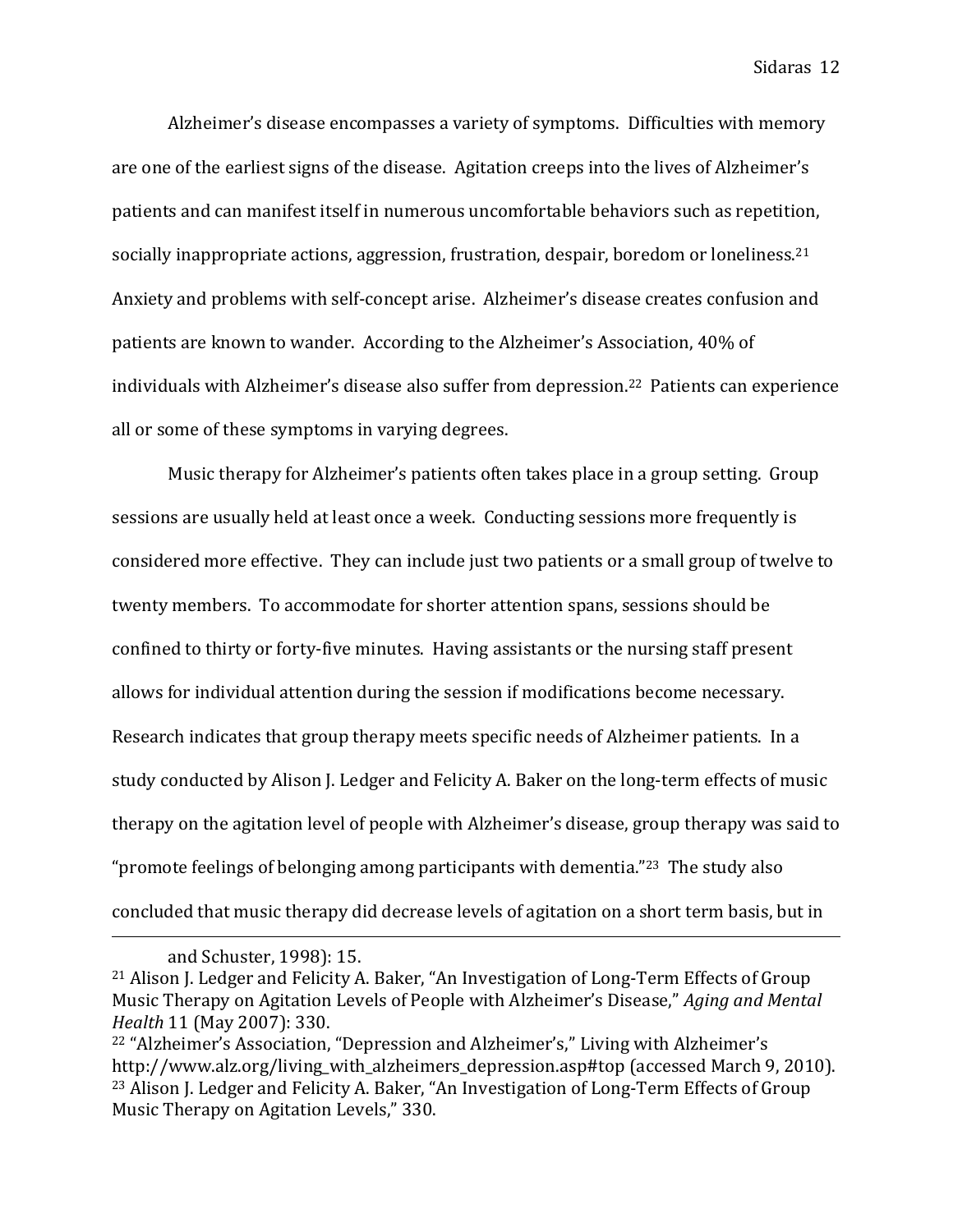addition to relieving agitation temporarily, the subjects exposed to music therapy showed no decline in verbal communication for that year and improved in their language skills.<sup>24</sup> Group therapy encourages social interaction and provides an opportunity for exploration and success.

 Music therapy sessions can also be constructed for an individual. One-on-one interaction with the music therapist allows for a more targeted approach. Dr. Deforia Lane of University Hospitals of Cleveland uses individual therapy sessions to assess patients after interacting with them in musical ways. She suggests using prompting questions such as, "What is your favorite music memory?" "Have you ever played an instrument?" "Were you ever in a band?" "Do you remember your first lullaby?" These kinds of questions may encourage a musical response from the patient. Patients may begin to sing the lullaby or discuss their experiences in the band. If patients are not responding to the questions, Dr. Lane suggests singing a tune for them that would be from the time they were in their teens or twenties. For example, an eighty-year-old may like something from 1950 (the ladies at the Brookhaven Alzheimer's Unit love Elvis). Sometimes patients will respond to the singing because it connects with a memory. They may finish the tune the therapist began. After the session, the patient tends to be more energetic and talkative. This, Dr. Lane states, is a good time to evaluate them because they are more capable of things they would not have been able to do without the musical intervention.

 Research indicates listening to music can impact many symptoms of Alzheimer's disease in a positive way. Music listening can take place passively, such as playing relaxing music during patients' baths, during mealtimes, or while they sleep. This kind of listening

24 Ibid.

-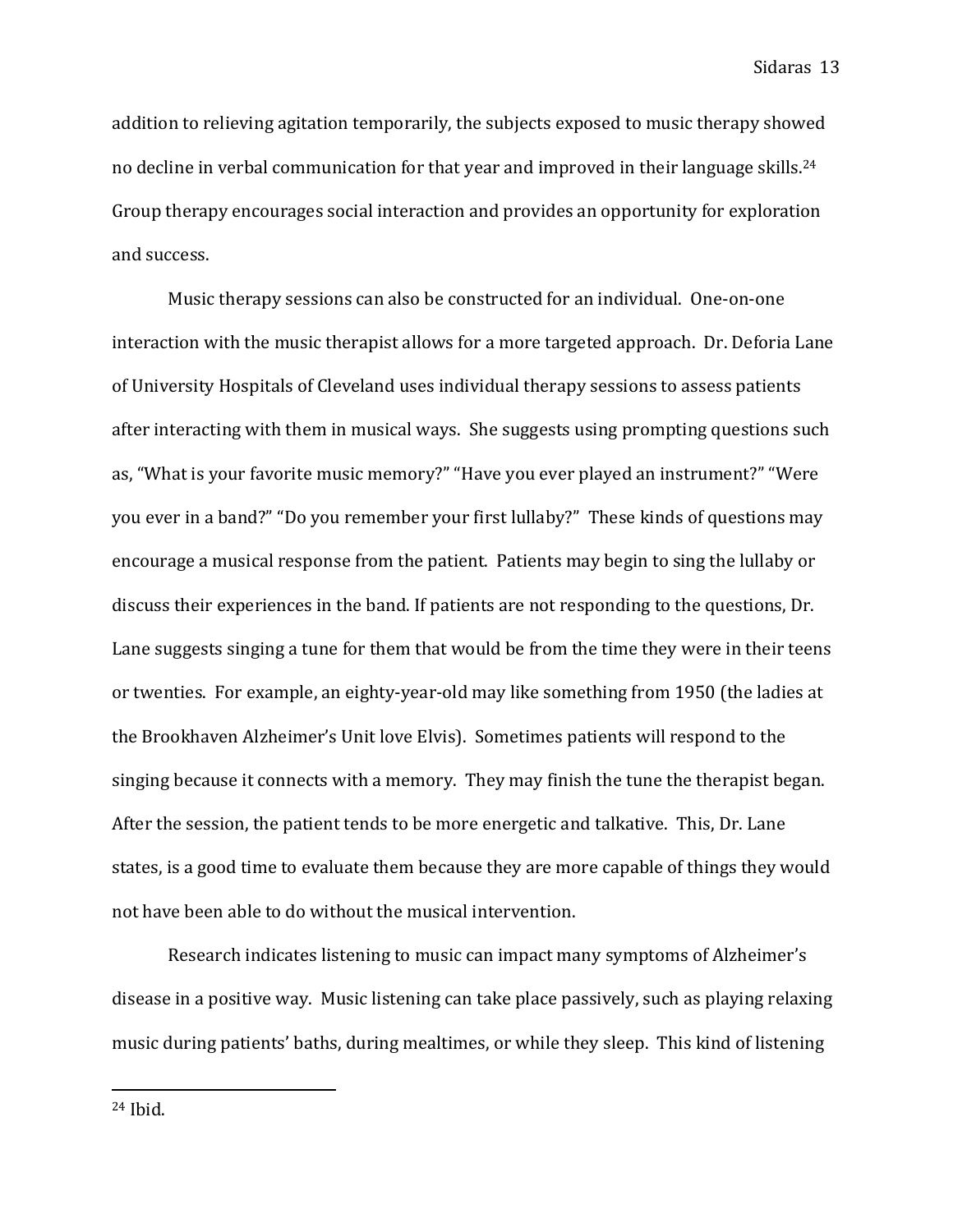can reduce stress when music is chosen that the patient finds relaxing. Passive listening of this kind has also been found to improve sleep patterns, help nutritional intake25, and reduce wandering behavior.26 A study by Foster and Valentine in 1998 showed how patients could recall more from their long-term memories while music was playing than when no background sounds were present.<sup>27</sup> Music listening can also take place actively. Music therapists may ask the patients to listen for specific elements while the music plays or they may ask them to consider the mood of the piece. Patients may be asked to think about a memory that corresponds with the music. Felicity Baker of the University of Queensland, Australia found that listening to "familiar music may serve to regulate a person's arousal to a moderate level."28 Listening to music can also alleviate confusion by bringing order to something misunderstood. This lowers agitation levels, allowing the patient to engage in an enjoyable activity or to think more clearly. Foster and Valentine concluded in 2001 that "music can block out/mask distractions that decrease attention and thus facilitates performance."29 Other studies have shown that music "improves speech

 $\overline{a}$ 

<sup>25</sup> Mizue Suzuki, et al., "Behavioral and Endocrinological Evaluation of Music Therapy for Elderly Patients with Dementia," Nursing and Health Sciences 6 (February 2004): 11. <sup>26</sup> Murieann Irish, et. al, "Investigating the Enhancing Effect of Music on Autobiographical Memory in Mild Alzheimer's Disease," Dementia and Geriatric Cognitive Disorders 22 (November 2006): 109.

<sup>27</sup> R. G. Thompson et al., "Music Enhances Category Fluency In Healthy Older Adults And Alzheimer's Disease Patients." Experimental Aging Research 31 (January 2005): 93. <sup>28</sup> Alison J. Ledger and Felicity A. Baker, "An Investigation of Long-Term Effects of Group Music Therapy on Agitation Levels," 330.

<sup>29</sup> R. G. Thompson et al., "Music Enhances Category Fluency In Healthy Older Adults And Alzheimer's Disease Patients." 93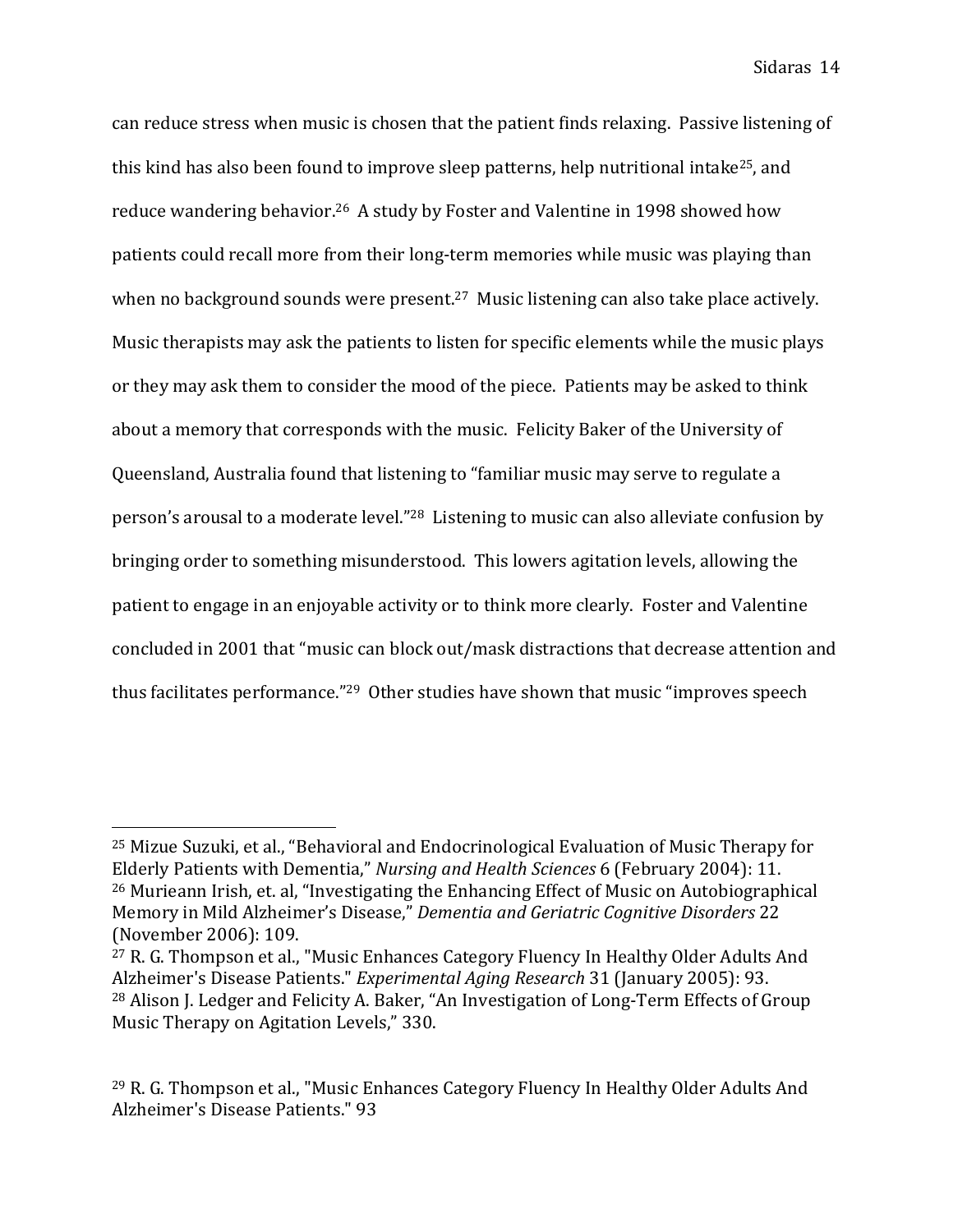content and fluency."30 Increasing positive performances and coherent speech fosters confidence, bringing much needed stability to Alzheimer's patients.

 Throughout my experiences with the ladies of Brookhaven, I can count on two activities always being a hit: listening and sing-a-longs. Singing quickly gets the patients involved. The greatest difficulty is choosing the music. Among Protestants, hymn singing tends to spark interest quickly. Many Americans (especially in Northwest Ohio) grew up singing hymns in church. In addition to hymns, patriotic songs tend to be universal favorites. Songs like "America the Beautiful" and "My Country 'Tis of Thee" are still sung in grade schools today and were part of aging Americans' standard curriculum. Alzheimer's patients often remember folk songs such as "Home on the Range" or "My Bonnie Lies Over the Ocean." If a music therapist knows a patient is from a different country, they could search for folk tunes of the patient's native country, even in their native tongue. Holiday songs can also create a fun sing-a-long, but the therapist should be aware that not everyone celebrates the same holidays. While working with the Brookhaven group, all of the ladies enjoyed Christmas carols; however, when I volunteered as a teenager at Memorial Manor, a care facility in South Florida, the (mostly Jewish) residents made it pretty clear they were tired of Christmas literature. If the therapist is unsure the patients will know all the lyrics to a particular song, lyrics (in large font) can be brought in. Patients can often remember a tune, but may not know all the words. Therapists should stay away from songs that may be considered childish such as "Mary Had a Little Lamb" or "Twinkle, Twinkle Little Star." Although most will know these songs, the therapist will appear to be patronizing the patients.

-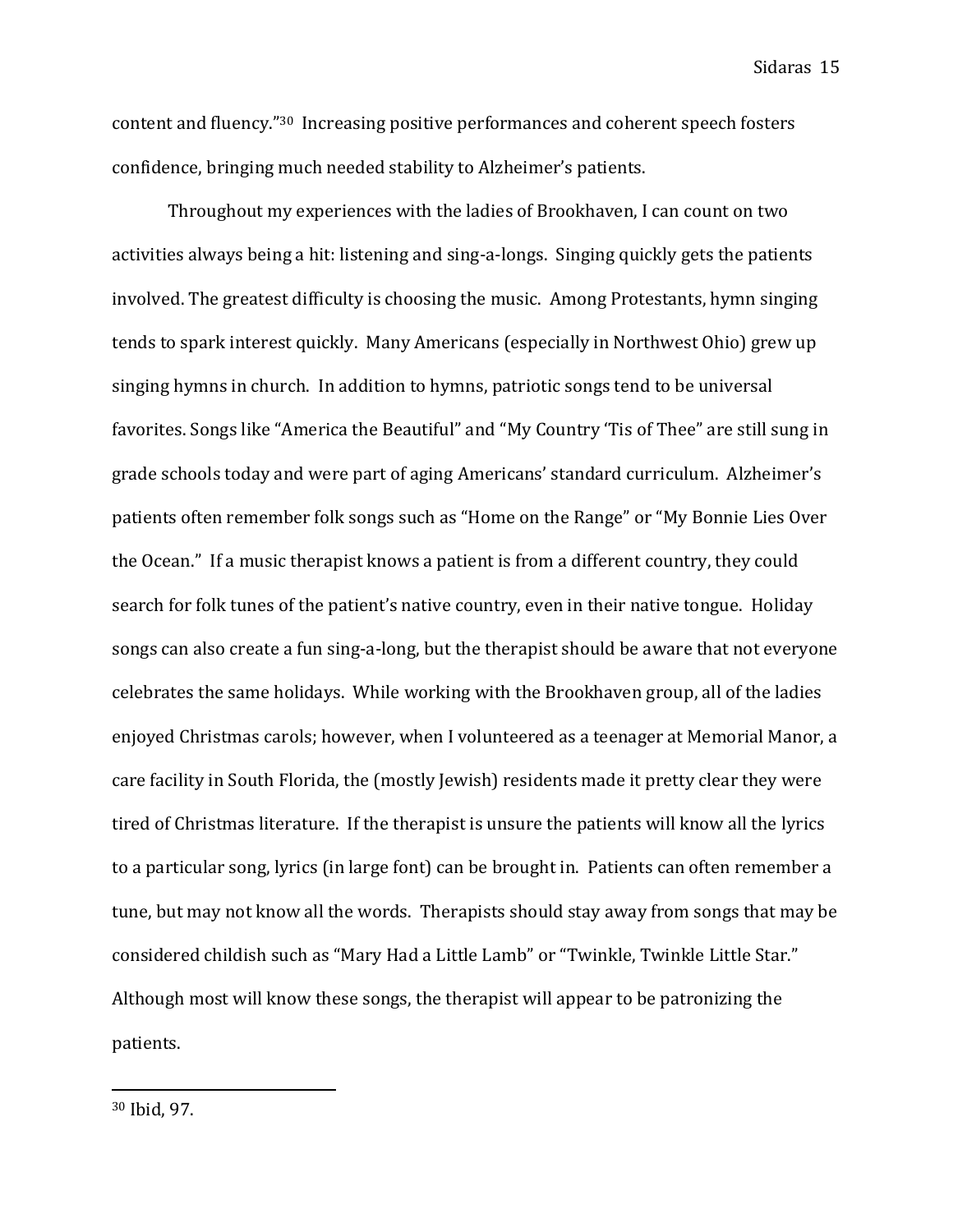The ultimate goal of sing-a-longs is to present songs the residents will know by heart. This will tap into their long-term memories, exercising important mental muscles. Singing prompts Alzheimer patients to engage and remember.

 In addition to sing-a-longs, singing can encourage other aspects of a therapy session. "Hello Songs" draw patients into the session and give opportunities for the therapist to work one-on-one with a patient during a group session. One commonly used song is sung to the tune of "Goodnight Ladies." At Brookhaven, I ask the patient her name or I say, "Carol is here today. Let's sing to Carol." Then we begin singing to Carol:

"Hello, Carol.

Hello, Carol.

Hello, Carol.

 $\overline{a}$ 

We're so glad you're here today."

Dr. Lane uses the same song in her group therapy sessions. Research conducted in Japan to evaluate the behavior and endocrinology of music therapy for elderly patients with dementia began each session with a song that would incorporate the patients' names and would also end with a similar song.31 Interactive songs like "Hello Songs" that give special attention to each patient enhance therapy sessions by helping each person feel valued as an individual.

 Singing to Alzheimer's patients is yet another way a music therapist can reduce the severity of the symptoms of Alzheimer's disease. Singing to a patient may prompt a response or create the desire to discuss and reminisce. Singing to late-stage Alzheimer's patients, especially by caregivers, has been known to increase awareness. Patients will sit

<sup>31</sup> Suzuki, et al., "Behavioral and Endocrinological Evaluation of Music Therapy for Elderly Patients with Dementia," 12.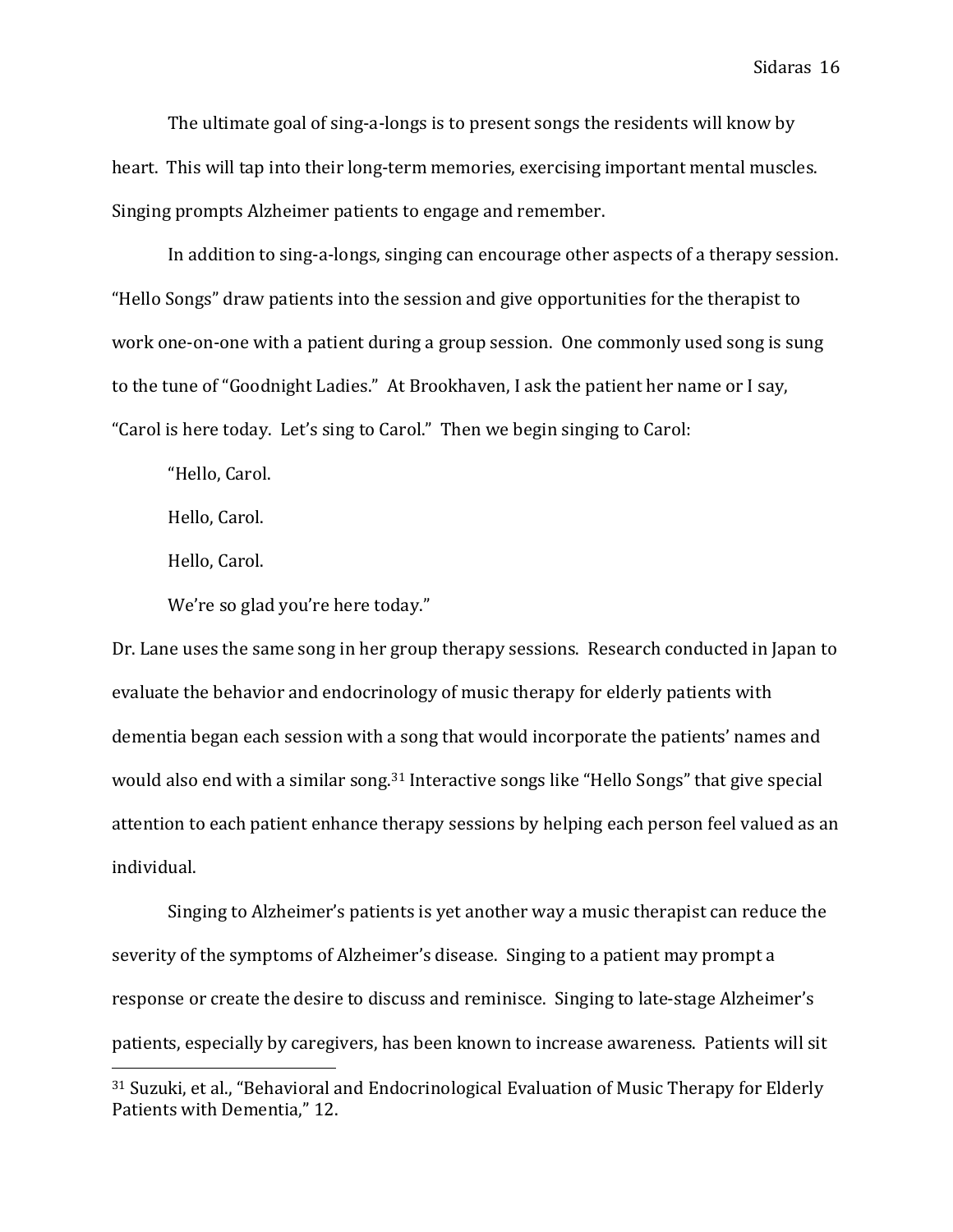up straighter and move with more strength. It is also recorded that patients will communicate more, be less aggressive, and be less likely to scream.<sup>32</sup>

 Improvisation serves as another tool for ameliorating the effects of Alzheimer's disease. A patient's own voice can be used to create melodies. Stuart Wood's article "Music Therapy: Striking a Chord with Care Home Residents," provides an example of how improvising with the voice can be done through therapy sessions. Wood describes a timid elderly woman named Rose who suffered from dementia. Her individual therapy sessions began with a familiar tune. She had difficulty remembering the tune and sang weakly. Eventually, she began improvising. She allowed her voice to explore many sounds and ranges. The therapist accompanied her initial attempts at improvising, but eventually Rose gained confidence to improvise on her own. Her improvising resulted in an overall better mood. She was reported to experience less tearfulness and confusion<sup>33</sup>.

 Instruments provide an excellent tool for improvisation. Drums allow patients to improvise without the restriction of producing specific tonal combinations. Handbells can be used. The music therapist can "direct" patients with bells to create something that sounds like structured music, bringing a sense of accomplishment to the patients. Small keyboards allow the patients to stay in their seats if it is difficult to walk to a piano. They can improvise on color-coded notes, chords, or even just the black keys. Patients can experiment with the different sounds or drum beats offered on most electronic keyboards. The added bonus of using instruments in improvising occurs when patients who have played an instrument earlier in life discover they still possess their "chops," as in the case of

<u>.</u>

Sidaras 17

<sup>&</sup>lt;sup>32</sup> "The emotional side of Alzheimer's disease." Harvard Health Letter 30 (December 2004): 5.

<sup>33</sup> Stuart Wood, "Music Therapy: Striking a Chord with Care Home Residents," Nurs Older People 16 (October 2004): 4.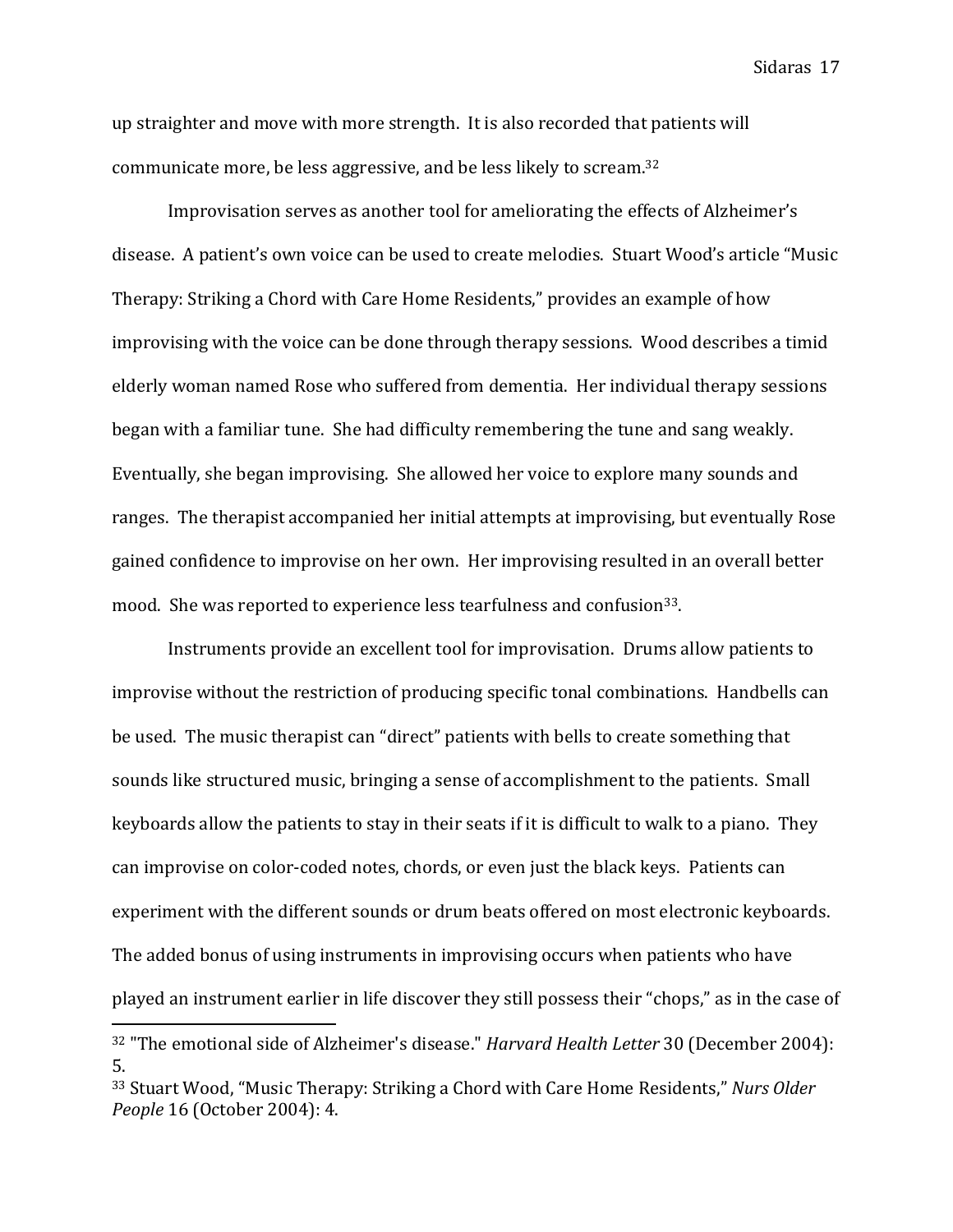Edna who delighted the audience and herself with the skills she rediscovered. Mary Grant, a clinical nurse specialist for geriatric long-term care, discussed a similar situation in her guest editorial for the Journal of Rehabilitation Research and Development. After a trumpet demonstration, an elderly man who normally slept and rarely spoke, excitedly discussed musical experiences and later played a few notes on the trumpet for his peers. Instruments not only work well with improvisation activities, but may also evoke memories in patients of previous musical abilities.

 Other than improvising, instruments can contribute to other aspects of a therapy session. Providing instruments further engages patients by fostering curiosity and bringing enjoyment. Instruments facilitate many music therapy methods. One common approach is for the therapist to hold some kind of hand drum. The therapist plays a rhythm and then has the patient repeat the pattern. The therapist may also incorporate a song that welcomes the individual to the session. The therapist plays a rhythm while singing and then lets the patient play freely after their name is mentioned. The simple act of reaching for the drum when it is handed to a patient can be a large step for someone with a later stage of Alzheimer's disease. The planned use of music, including having the resident play drums or bells can provide important sensory experiences even for hearing impaired individuals. Music therapy prevents further deterioration through strengthening motor skills and mental processes. In addition, playing instruments may also meet a person's unmet needs for self-expression, achievement, and meaning in life.

 Some individuals may be physically unable to participate with instruments and must instead improvise with their voice. This becomes a useful skill for patients who have become nonverbal. Nonverbal adults often resort to expressing their emotions through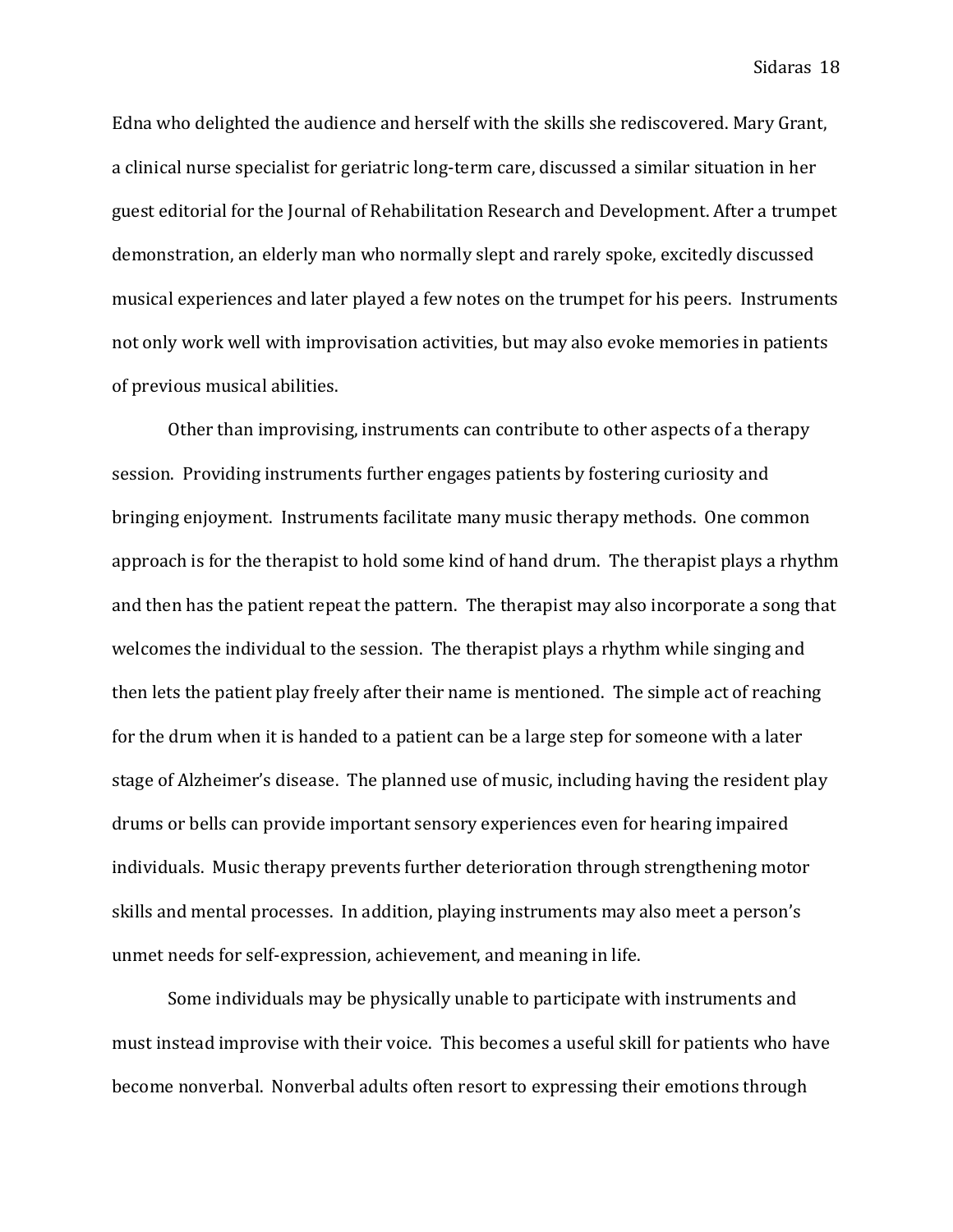crying, screaming or shouting, sounds the nursing staff begins to resent and ignore. They become rejected and isolated which can contribute to their depression and feelings of confusion. A music therapist can evaluate the sounds a client makes (even if it is just shouting and crying) and search for musical aspects of their voice. In an individual music therapy session, the therapist will try communicating with the patient using some of her own (less offensive) sounds. The therapist embellishes the client's sounds and then encourages the client to do likewise. The client learns to communicate more effectively and express herself more adequately than she had when shouting and screaming.<sup>34</sup>

 A method not widely used with Alzheimer's patients involves writing original songs. Songwriting in a music therapy sense involves "creating, notating, and/or recording lyrics and music by the client to clients and therapist within a therapeutic relationship to address psychosocial, emotional, cognitive, and communication needs of the clients."35 Songwriting provides a way to work through feelings towards a situation or disease. This method is often used with cancer patients, victims of trauma, rehabilitation units, and psychosis. In Baker's study entitled "Therapeutic Songwriting in Music Therapy", therapists ranked the uses of songwriting in therapy:

- 1. Enhance self-esteem
- 2. Choice and decision making
- 3. Develop a sense of self
- 4. Externalizing thoughts, fantasies, and emotions
- 5. Telling the client's story

<sup>34</sup> Janet Graham, "Communicating with the Uncommunicative: Music Therapy with Preverbal Adults," British Journal of Learning Disabilities, 32 (February 2004): 24-29. <sup>35</sup> Felicity Baker, et al., "Therapeutic Songwriting in Music Therapy," Nordic Journal of Music Therapy 17 (July 2008): 106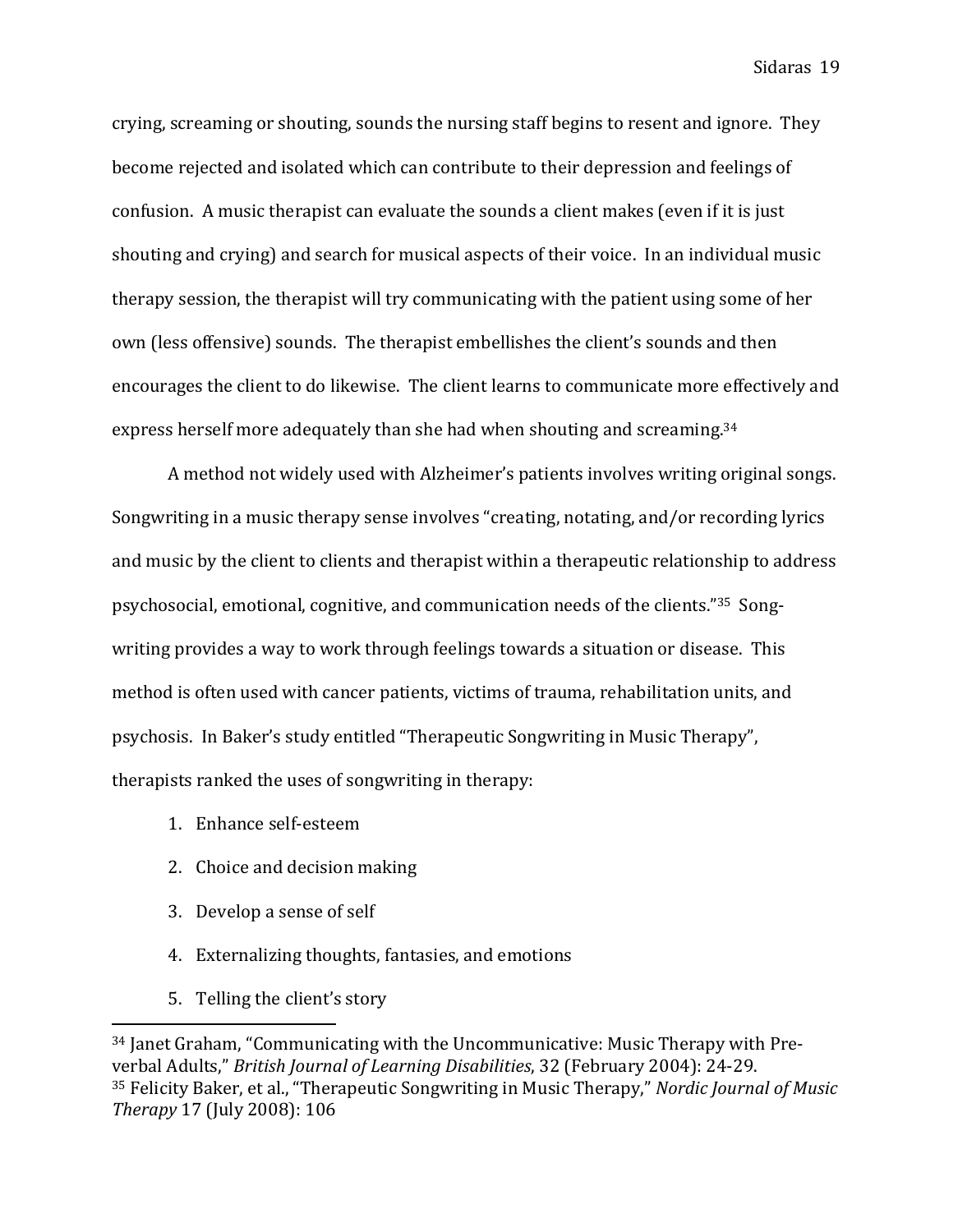6. Gaining insight or clarifying thoughts and feelings.

Although there is little literature concerning the effects songwriting would have on Alzheimer's disease, therapist Stuart Wood has used the method while caring for nursing home residents. He describes a specific case with a man named Pete who suffered from dementia and other physical ailments. Song-writing became an excellent way to "use the parts of himself which were still active, able, and in need of use." Pete composed the following song in a rock ballade style:

 I'll agree we're living, So bugger off death. We're stuck here to get old But we're not that old yet.

 $\overline{a}$ 

Putting words to his experiences helped him gain insight into his life. He increased his determination to carry through life by humorously standing up to fears. In addition, Wood reports that Pete's attention span increased as well ability to remember words and music.<sup>36</sup> Song-writing with Alzheimer's patients probably works best within individual settings. Although song-writing is not a commonly used practice among music therapists working with Alzheimer's patients, it still can be an effective method for addressing the symptoms of Alzheimer's disease.

 Movement can be used in a variety of music therapy situations. In group music therapy sessions, Alzheimer's patients can participate in "wheelchair aroebics" or choreography. Patients can clap rhythmically to music, tap their feet, or dance in their seats. In individual sessions, the music therapist may encourage a spouse or loved one to dance with the patient. The patient will be placed in a position to dance. This positioning

<sup>36</sup> Stuart Wood, "Music Therapy: Striking a Chord with Care Home Residents," 3.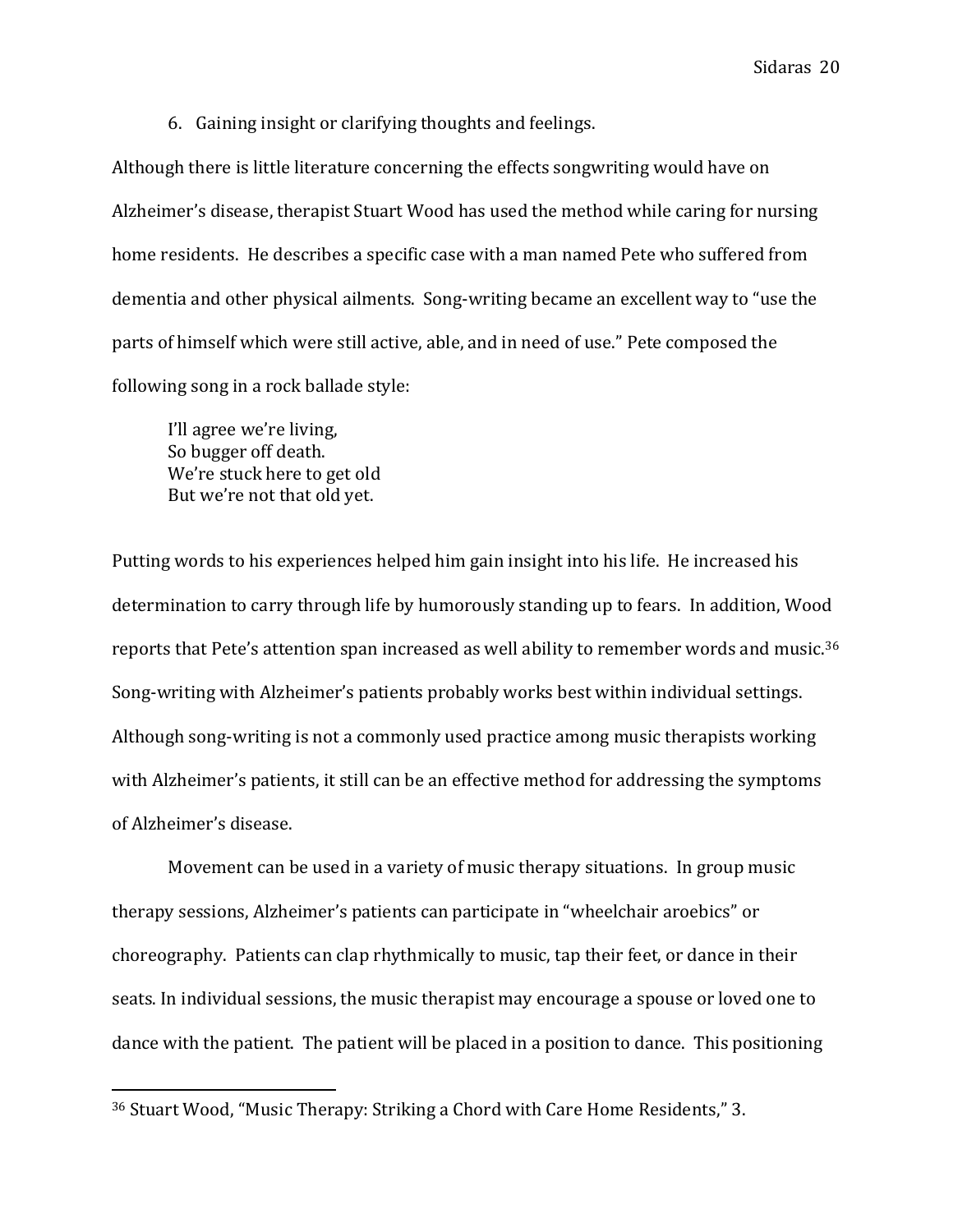serves as prompting. With everything in its place, the patient recalls the dance. These moments not only exercise long-term and motor memory and provide physical exercise, but also can be a special time for caregivers as they enjoy closeness with a loved one they may feel has been distant since the onslaught of the disease. Research in the area of dance and Alzheimer's disease is relatively new, but studies so far have indicated that dancing, especially dances with specific steps or choreography, can contribute to the prevention of Alzheimer's disease.<sup>37</sup>

 When constructing music therapy sessions with the various methods, certain practical elements should be considered. In a group of elderly patients, several may have hearing or vision problems. Adjustments must be made so that they too can benefit from therapy sessions. For hearing impairments, the therapist could simply speak louder or place those with hearing difficulties closer to the speaker or music. Whenever visuals are used, the therapist could make them larger with bold print. Songs can be taught by rote or only familiar songs can be sung to insure the patient does not have to read anything. The time chosen for therapy sessions may affect how the session flows, and this may be different for different patients. Some patients may be energetic in the afternoon, but others may be ready for a nap. The general health of the patients may also interfere with their ability to benefit from a session. One week, most of the Brookhaven Alzheimer's unit had the flu. Attendance was low and those who did attend, seemed too weak to concentrate or were noticeably more irritable. Lastly, live music is preferred over recorded music. This is mostly because live music offers flexibility to both the therapist and patients. Studies have

 $\overline{a}$ 

<sup>37</sup> American Association of Retired Persons, "Let's Dance to Health." Getting Motivated. http://www.aarp.org/health/fitness/get\_motivated/lets\_dance\_to\_health.html (accessed March 9, 2010).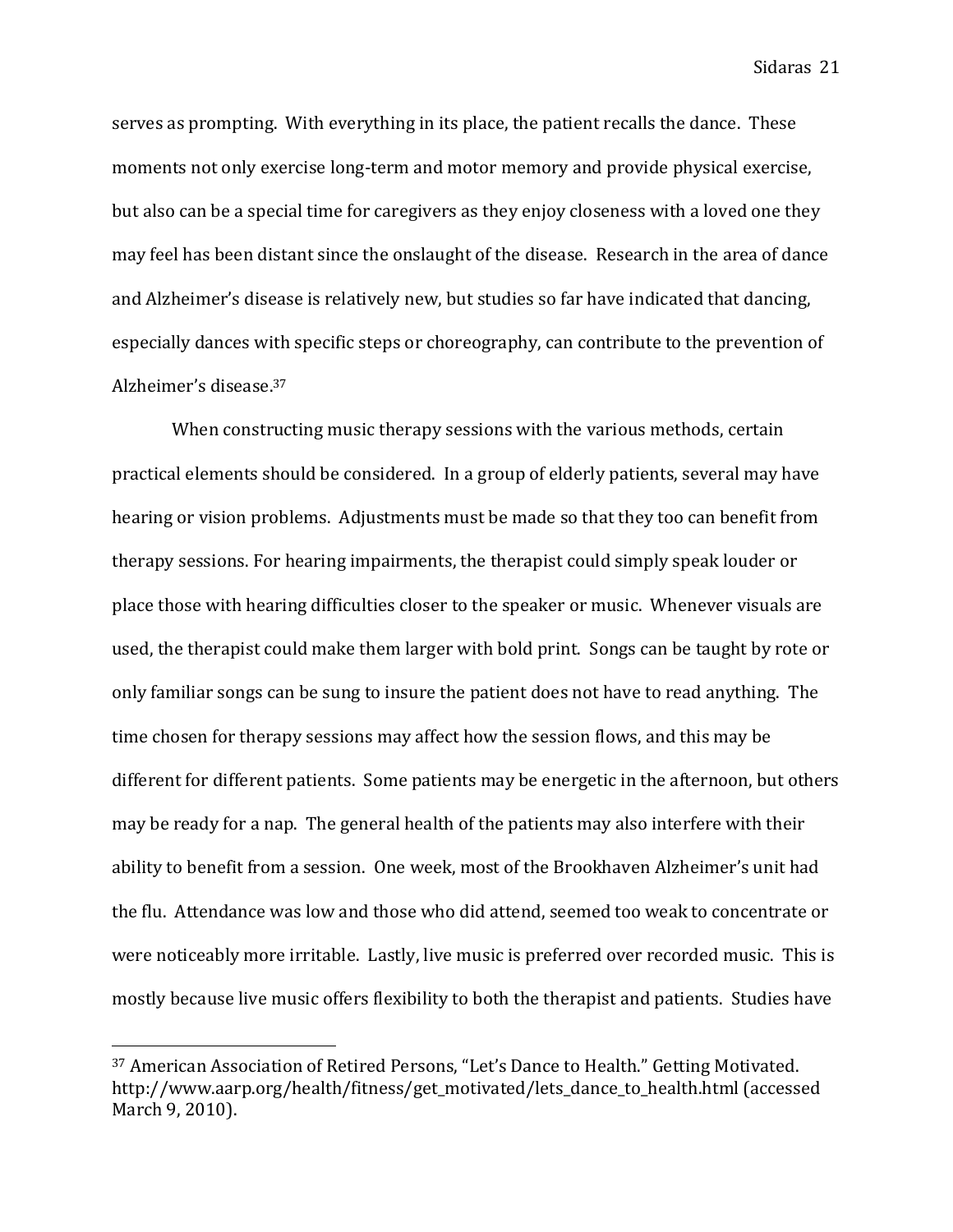shown that patients actually exhibit less anxiety when music sessions contain live music compared to sessions with recorded music.<sup>38</sup>

 Music therapy should be provided by a licensed music therapist. Music therapists train at AMTA (American Music Therapy Association)-approved colleges and universities. Their coursework encompasses a thorough knowledge of music including courses in music theory and music history as well as psychology courses such as abnormal psychology and child development. In addition to extended training on their principal instrument, music therapists take lessons in voice, guitar, and functional keyboarding that focuses on improvisation, transposition, and other skills that may be used in therapy sessions. After receiving a Bachelor's degree in music therapy, the graduate must then take a thorough examination of the coursework administered by the Certification Board for Music Therapists, Inc. Passing the examination allows the graduate to become Board Certified and apply the initials MT-BC (Music Therapist Board Certified). Individuals with degrees in other disciplines may apply to an equivalency program. Equivalency programs fill in the gaps of their education in order to prepare them for board certification. Graduate programs are offered for music therapy throughout the country and contain coursework in research and extensive clinical, professional, and academic issues in music therapy.

 Ideally, anyone working with Alzheimer's patients in a music therapy situation should have music therapy education, but if the desire to reach out to this niche in the community compels an individual and a license has not yet been obtained there are ways to become involved without formal training. The American Music Therapist Association

<sup>38</sup> Robert Groene, "The Effect of Presentation and Accompaniment Styles on Attentional and Responsive Behaviors of Participants with Dementia Diagnoses," Journal of Music Therapy 38 (Spring 2001) 37.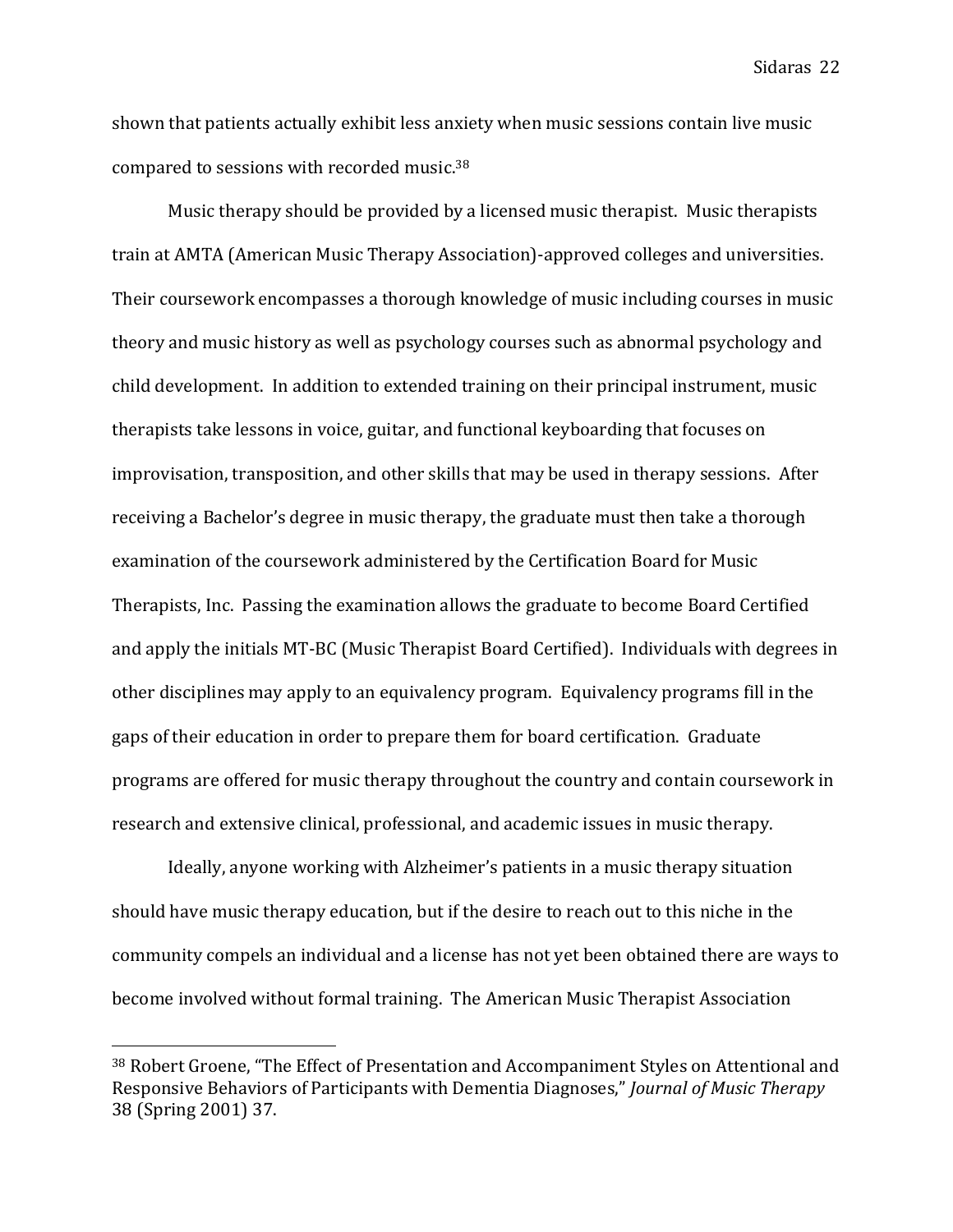encourages those interested in pursuing music therapy training "to gain experience through volunteer opportunities or summer work in nursing homes, camps for children with disabilities, and other settings which serve the needs of people with disabilities."<sup>39</sup> Even non-musicians can facilitate musical experiences for Alzheimer patients. "Activities organizers do not have to be musicians. Rather, they are experts in knowing their residents' interests and needs and in coordinating events effectively. They become adept at using diverse resources like recorded music, local musicians, and the media to create opportunities for socializing and being creative."<sup>40</sup>

Music therapy for Alzheimer's patients seeks to tap into long-term memory, engage individuals, provide socialization, create sensory stimulation and strengthen self-esteem. These goals can be met in a variety of ways and do not require the skills of a concert pianist, although ease with musical instruments and one's own singing voice are necessary. When asked what lay people should focus on if they just want to help Alzheimer's patients, Dr. Lane affirmed that musicians should not be concerned about how they perform, but rather should search for ways to engage the patients. She emphasized the importance of prompting and adapting. Some ways to prompt include bringing in artifacts such as records, a wedding veil, old radios, or even a handkerchief sprayed with lavender. Laymusic therapists adapt to their audience by learning their recreational interests, their previous professions, and their musical preferences. With these tools, the music session can be carefully crafted to engage the specific patients .

<sup>39</sup> American Music Therapy Association, "Personal Qualifications," A Career in Music Therapy. http://www.musictherapy.org/handbook/career.html#PERSONAL\_ QUALIFICATIONS (accessed March 9, 2010).

<sup>40</sup> Stuart Wood, "Music Therapy: Striking a Chord with Care Home Residents," 2.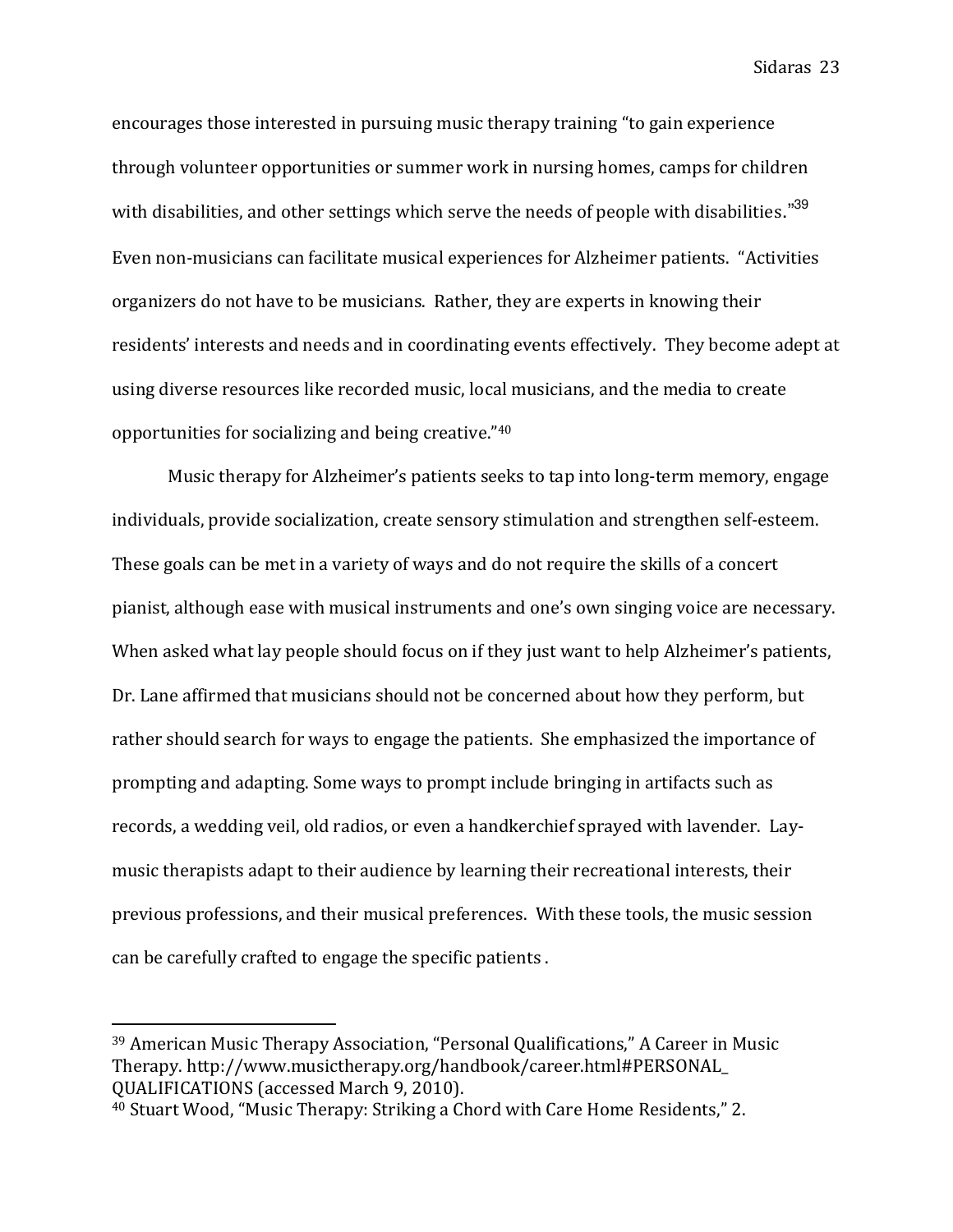Although music therapy sessions do provide entertainment and can be a pleasant distraction for the patient, music therapy has many practical uses. "Music therapy is not about teaching people to play an instrument or sing, or about having a recreational time (although this often happens and cannot be overlooked). It is not solely a means of occupying people for a short time with music as a diversionary and entertaining activity."<sup>41</sup> Music continues to hold a legitimate place in the medical profession and should be viewed as a valid alternative treatment for Alzheimer's disease.

Music can facilitate routine medical procedures. Dr. Lane describes a time when a physician needed an elderly patient to breathe deeply and cough-up phlegm. The patient would not comply with the request. Dr. Lane asked the patient to sing with her. She had the patient sing for a prolonged amount of time so that she had to breath deeply (and thus cough up phlegm) when she was through. In many ways, music therapists may assist medical doctors in bringing patients to optimal health.

Music therapy provides a means of more accurately assessing individuals concerning their progression in the disease. Dr. Lane evaluates patients after music therapy sessions. The music tends to encourage the patients to be more willing to talk or recall. Even patients who appear incapable of speech may sing along with Dr. Lane. Music, according to R. G. Thompson et al., "can promote spontaneous speech, which leads to enhanced communication between the patient and caregiver."42 Studies have shown that music can cause a biochemical release of neurotransmitters such as melatonin, serotonin,

<sup>41</sup> Leslie Bunt, Music Therapy: An Art Beyond Words. (New York: Routledge, 1994): 9. <sup>42</sup> R. G. Thompson C. J. A. Moulin, S. Hayre and R. W. Jones, "Music Enhances Category Fluency in Healthy Older Adults and Alzheimer's Disease Patients," 92.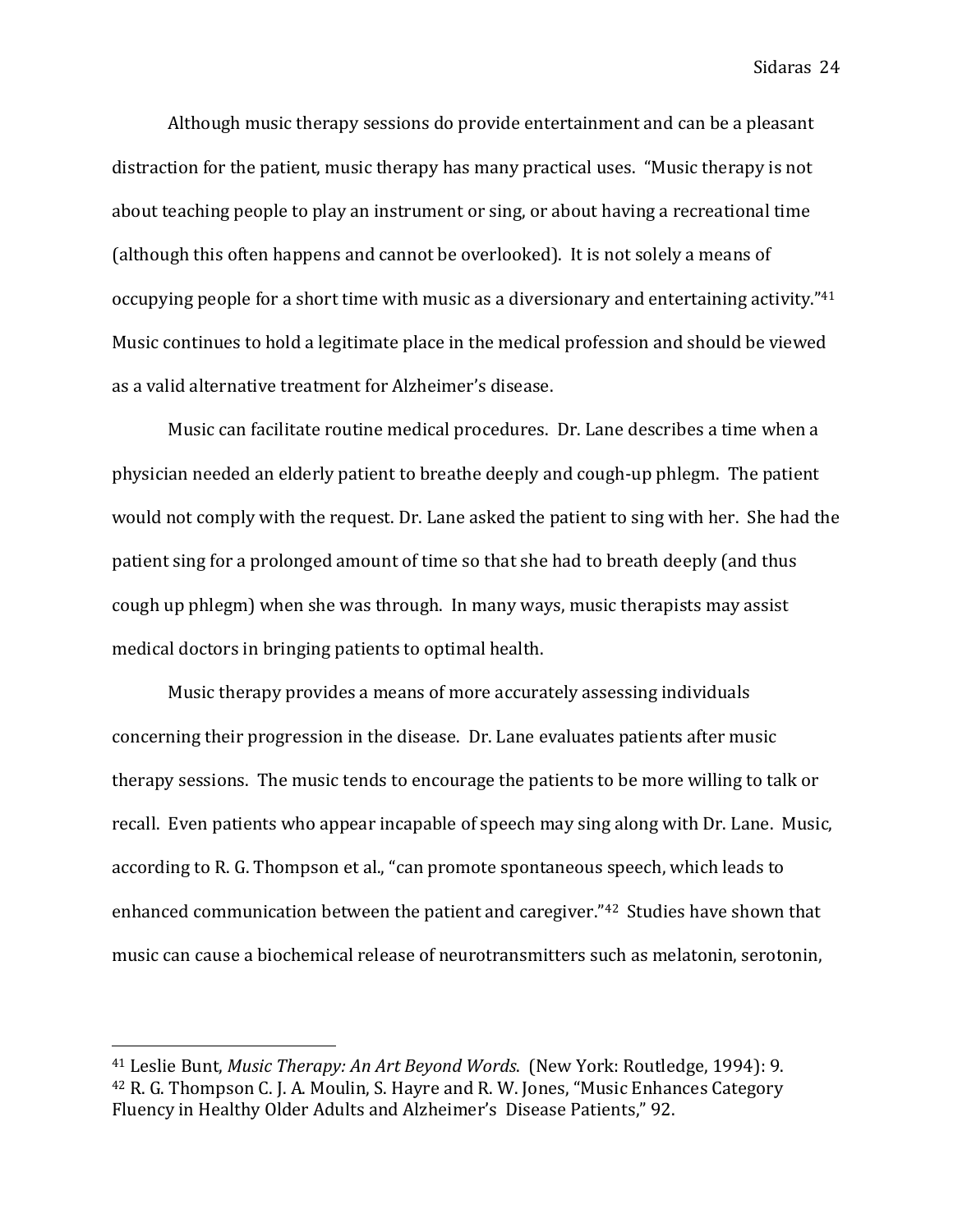and prolactin, chemicals that improve sleep and reduce stress.43 Music when combined with memory activities can facilitate an individual's "sense of self" by nurturing autobiographical memories.

 Exposure to music has resulted in patients being more alert, happy, and "having a higher recall of past personal history."44 Audun Myskja and Pål G. Nord of Norway conducted a study of a care facility. The music therapist had taken a leave of absence. While the therapist was gone, depression rates increased. After his return, the depression rates of the patients dropped.<sup>45</sup> In some respects, music can be more efficient than prescription drugs in combating depression because specific activities can pinpoint specific elements of depression. Depressed individuals feel isolated; group music therapy restores connectivity. Depression in Alzheimer's patients can be caused by sensory deprivation; music provides sensory stimulation. Exercise through musical movement combats depression. Positive thoughts produced by the musical stimuli as well as moments of reminiscence combat the negative self-talk of depression. Hopelessness meets its match with the empowerment of playing an instrument or recalling previous musical skills. Music therapy can thus be tailored to meet the direct clinical needs of patients.

Although Alzheimer's disease has no cure, complications of the disease can be greatly minimized. Individuals of all ages have experienced anxiety and depression and many overcome these psychological struggles through various medically proven methods. By addressing the treatable aspects of Alzheimer's disease, patients increase their quality of life. They cannot stop the deterioration of Alzheimer's disease, but they can lessen its

<sup>43</sup> Ibid, 93.

<sup>44</sup> Ibid, 91.

<sup>45</sup> Audun Myskja and Pål G. Nord, "The Day the Music Died," Nordic Journal of Music Therapy, 17(January, 2008): 30.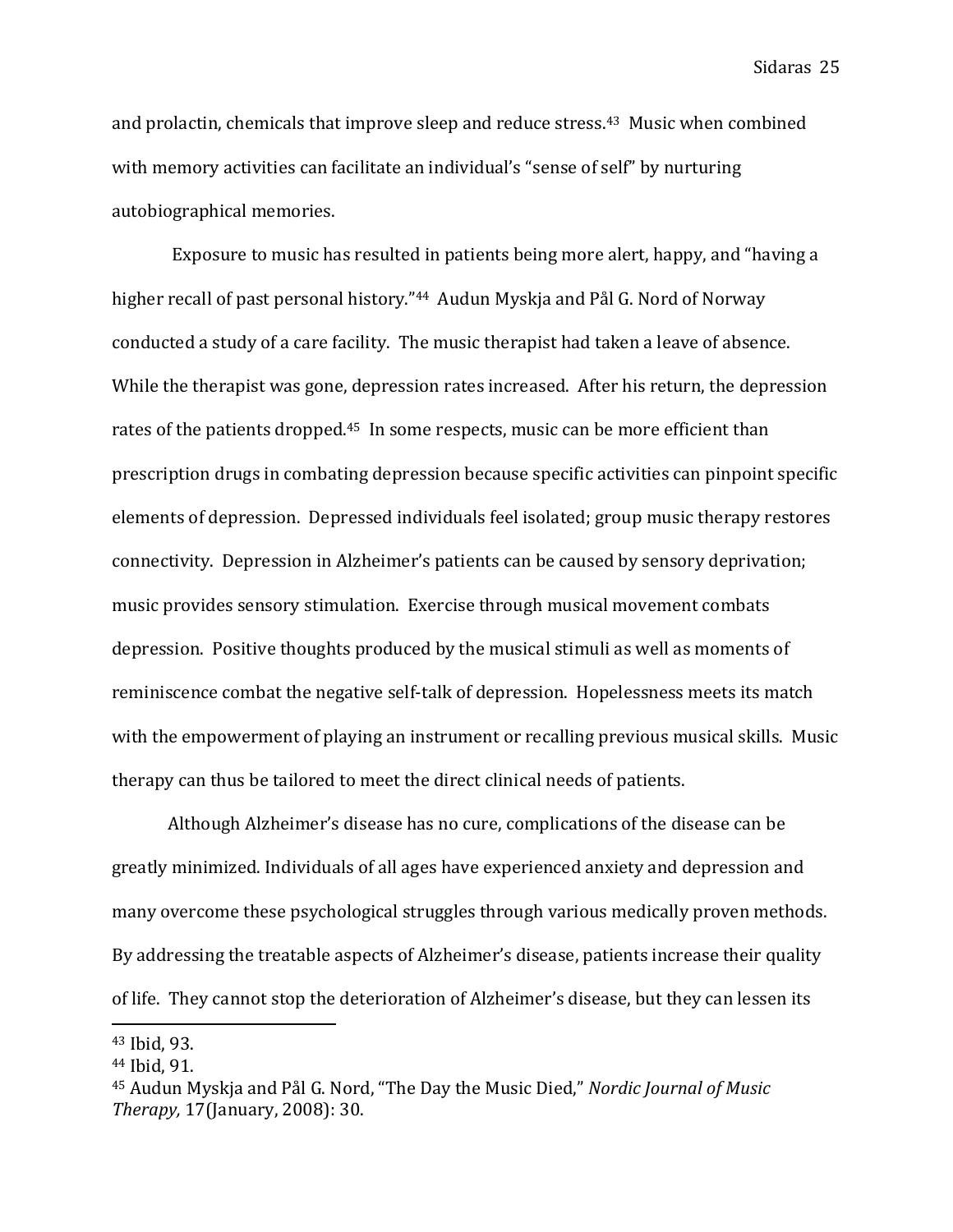severity and even hamper its progression. Although this conclusion requires more research and investigation, current research suggests that alleviating the symptoms of Alzheimer's disease allows patients to live happier, longer lives. This is why music therapy for Alzheimer's disease is vital. According to Sato Ashida, a music therapist from Florida State University, "various studies indicate that elderly people with dementia respond remarkably well to music intervention compared to other means of intervention."46 A study conducted by Susan M. Koger of Williamette University, concluded that Alzheimer's patients with language dysfunction showed more improvement after music therapy than with conversational therapy.<sup>47</sup> Music therapy can reach individuals in ways that other treatments cannot.

Even for practical reasons, music therapy can be preferred to other therapies. For example, music therapy is preferred over animal-assisted therapy in adult day care and dementia programs partially because of the difficulties found in maintaining the animals and controlling disease. In addition, some patients may dislike or fear animals, which negate the ability of the animal to serve as a therapeutic tool.<sup>48</sup> Additionally, medication can produce a number of damaging side effects, especially since many drug therapies for Alzheimer's disease are still in the experimental stage. In contrast, music therapy provides a safe, enjoyable alternative to medication. In some cases, such as in the case of antidepressants, therapy may enhance the effectiveness of the drugs; however, more research

<sup>46</sup> Sato Ashida, "The Effect of Reminiscence Music Therapy Sessions on Changes in Depressive Symptoms in Elderly Patients with Dementia," Journal of Music Therapy 27 (Fall 2000), 171

<sup>47</sup> Koger, Susan M. PhD, "The Impact of Music Therapy on Language Functioning in Dementia," Journal of Music Therapy 27 (Fall 2000), 190.

<sup>48</sup> Suzuki, et al.,"Behavioral and Endocrinological Evaluation of Music Therapy for Elderly Patients with Dementia," 12.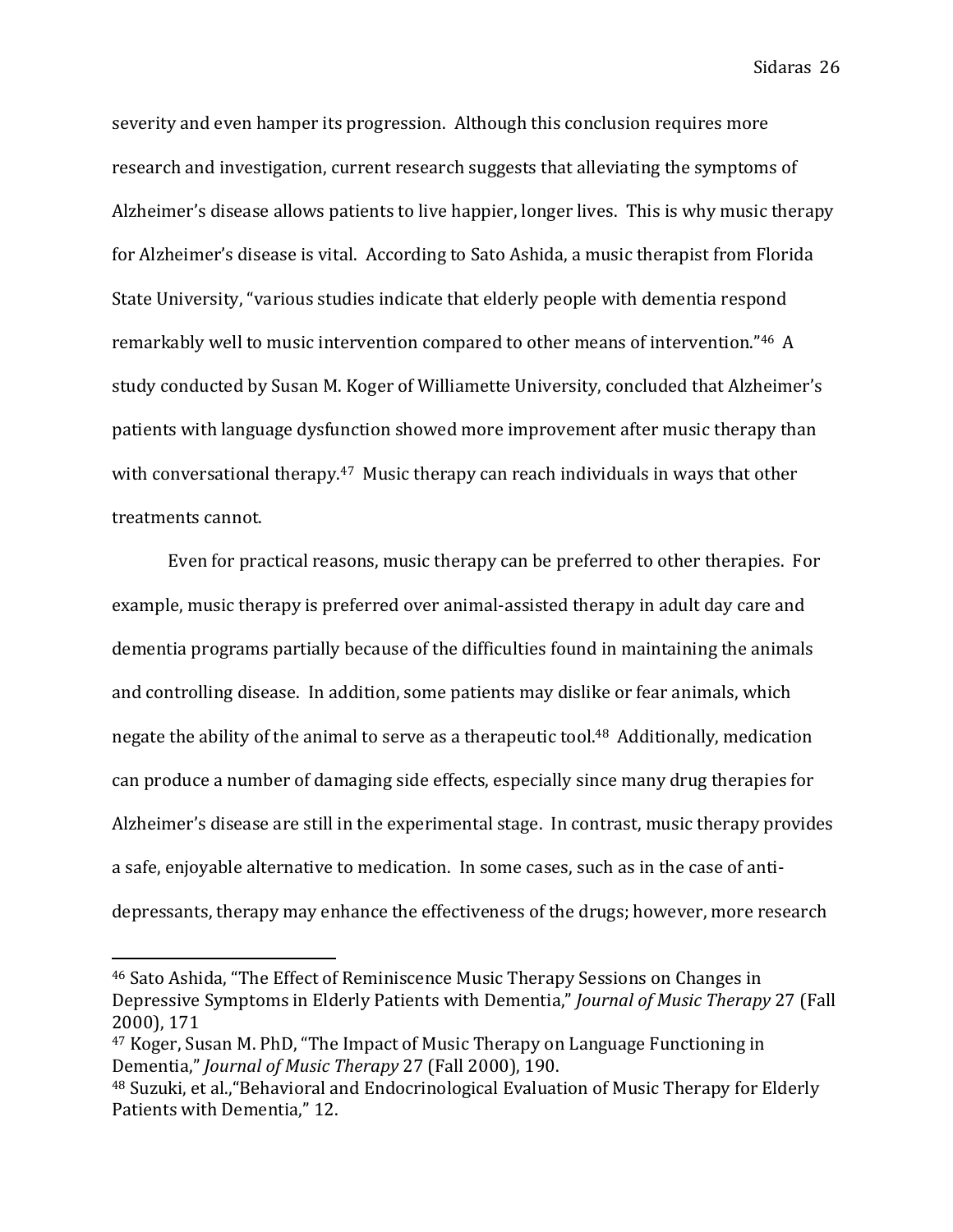must be done in this area. Music therapy both abstractly and in tangible, observable ways, may be one of the best methods for combating the effects of Alzheimer's disease.

In addition to helping the individual afflicted with Alzheimer's disease to reduce symptoms and possibly slow down the process of the disease, music therapy also serves the family of the patient. In the later stages of Alzheimer's, music can become a way to communicate with the loved one. Patients may not respond to speech or may be unable to recognize family members, but they may remember a tune. The family can sing with them and share in communication. In addition, the patient may appear more aware and talkative after the experience, and be more like the individual the family remembers. As mentioned earlier, dancing can also provide a means of closeness, especially for spouses. The prompt of being in the correct position of a dance can remind the patient of earlier social experiences with a spouse. "Music therapy seems to engender hope for the family, the team caring for the patient, and possibly for the patient [in a low-awareness state] . . . hope might be the most important thing that the music therapist has to offer."49 Music therapy can help patients improve in their physical and mental processes which other therapies may not be able to address. In this process, family members are encouraged and are given the gift of spending carefree time with a loved one, as they are able to remember and interact.

Last Sunday, I brought in a small electronic keyboard. Small scarecrow stickers marked the first four notes of "When the Saints Go Marching In." This phrase is repeated three times in a consecutive order from left to right. I walked around the room allowing each patient to play through those first three phrases as everyone else sang along and

<sup>49</sup> Janet Graham "Communicating with the Uncommunicative: Music Therapy with Preverbal Adults," 533.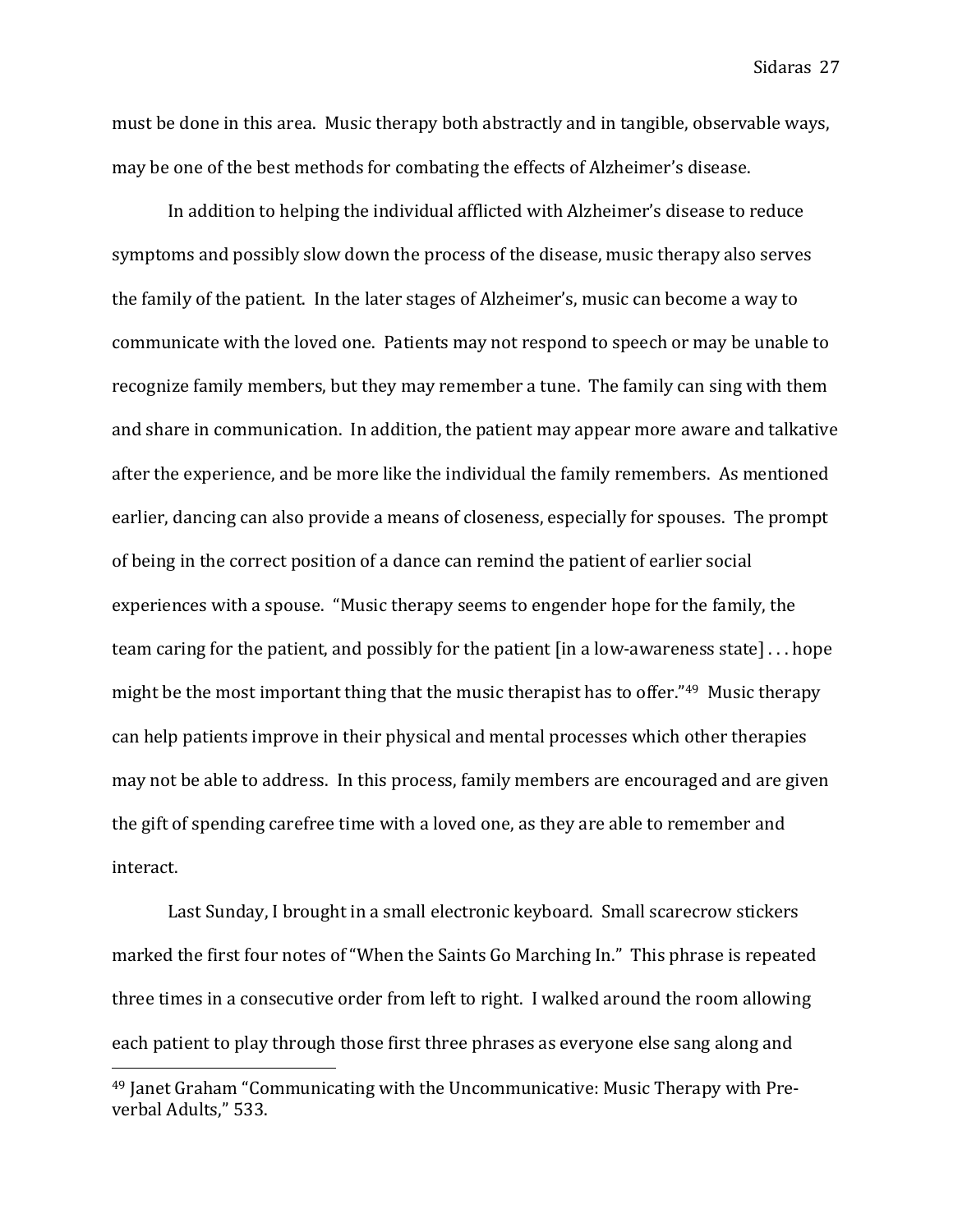finished off the song. When I got to Edna, she fumbled on the small keys. She didn't quite understand the directions, but after she played the scarecrows a couple of times, she finished off the rest of the song by ear. The ladies clapped wildly for her. That confident smile reappeared and I smiled back, grateful to see Edna inspired once again to reach inside and bring out that beautiful person she is.

### Conclusion:

 Working with the Alzheimer patients of Brookhaven provided an introduction for experiencing the work of music therapists. Preparation appeared to be a key element. Almost regardless of the content of the lesson, the patients were more responsive when I came prepared with smooth transitions between activities and topics. In addition to preparation, developing relationships also appeared to encourage engagement in the lessons. At first, I had to introduce myself to them at each lesson and they were apprehensive, but soon, I became part of their routine and they at least appeared to recognize me and trust my intentions. Being a music therapist requires careful planning and a genuine care for individuals.

 In addition to learning a great deal about music therapy and its specific uses with Alzheimer's patients, the patients taught me a few things about life. There is a greater value placed on the present and the distant past. I came to understand that my time spent with them provided a moment away from the confusion, anxiety, and depression of Alzheimer's disease. I knew I could not provide them with music therapy in a clinical sense, but I could help them remember better times, forgotten loved ones, and cherished memories. At times, I felt a sense of desperation in the small task I performed on Sundays.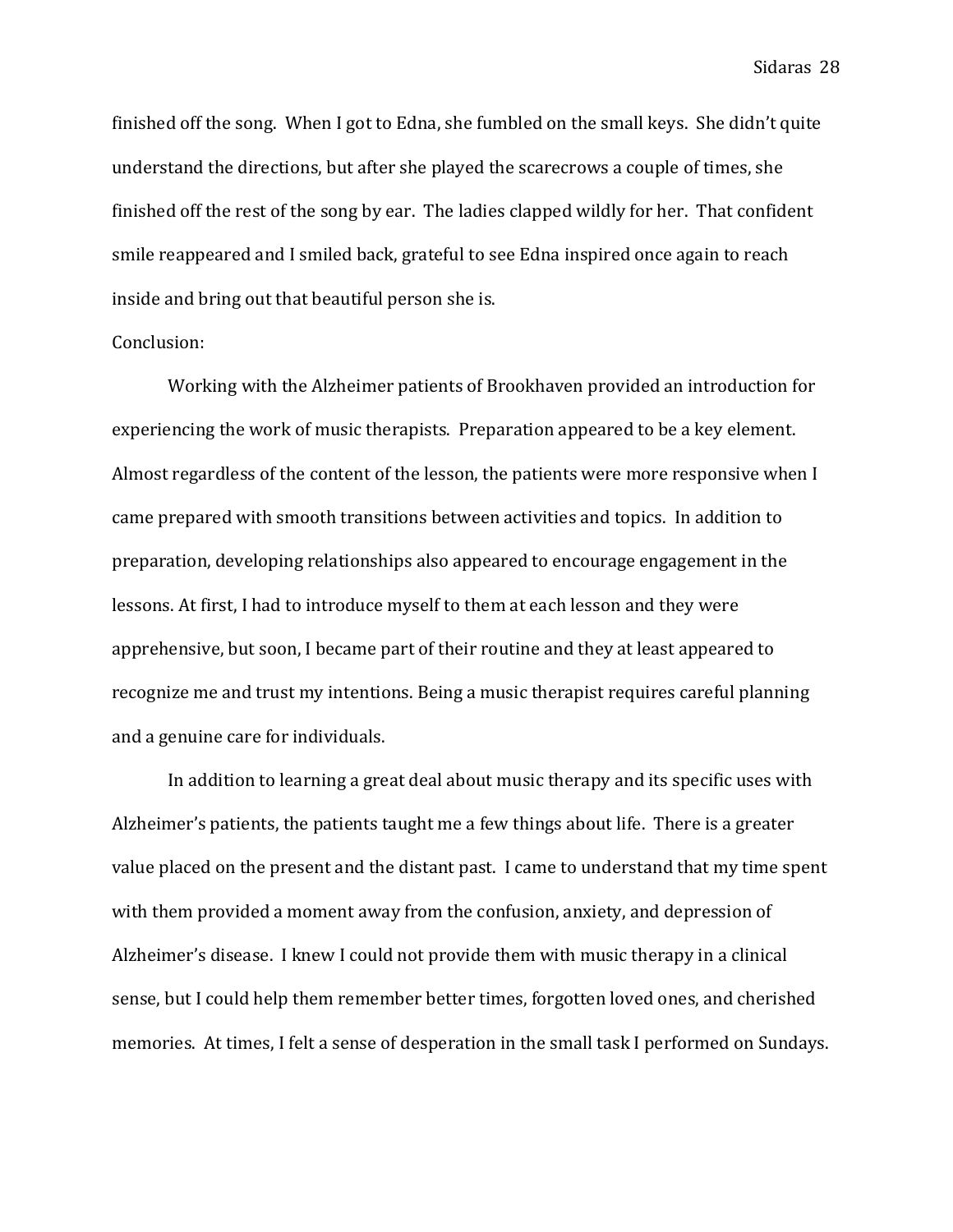Those moments were powerful. They were moments Alzheimer's disease was conquered as the individual reclaimed herself.

 I believe strongly in "music for music's sake, " but after this project, I also acknowledge the practical and medical uses of music. Music is a gift of God in its beauty alone, but one should also recognize its intrinsic qualities of healing. Most musicians, when asked why they play music, would not discuss theory, technique, structure, or the history of music. Rather, they would offer a memory of a family member that introduced them to the instrument, or maybe they would describe a feeling. The elements of music are important and make for a better understanding of this wonderful expressive art form, but at heart, musicians are no different than the Alzheimer's patients. They play music because it reminds them of great experiences and because it makes them whole.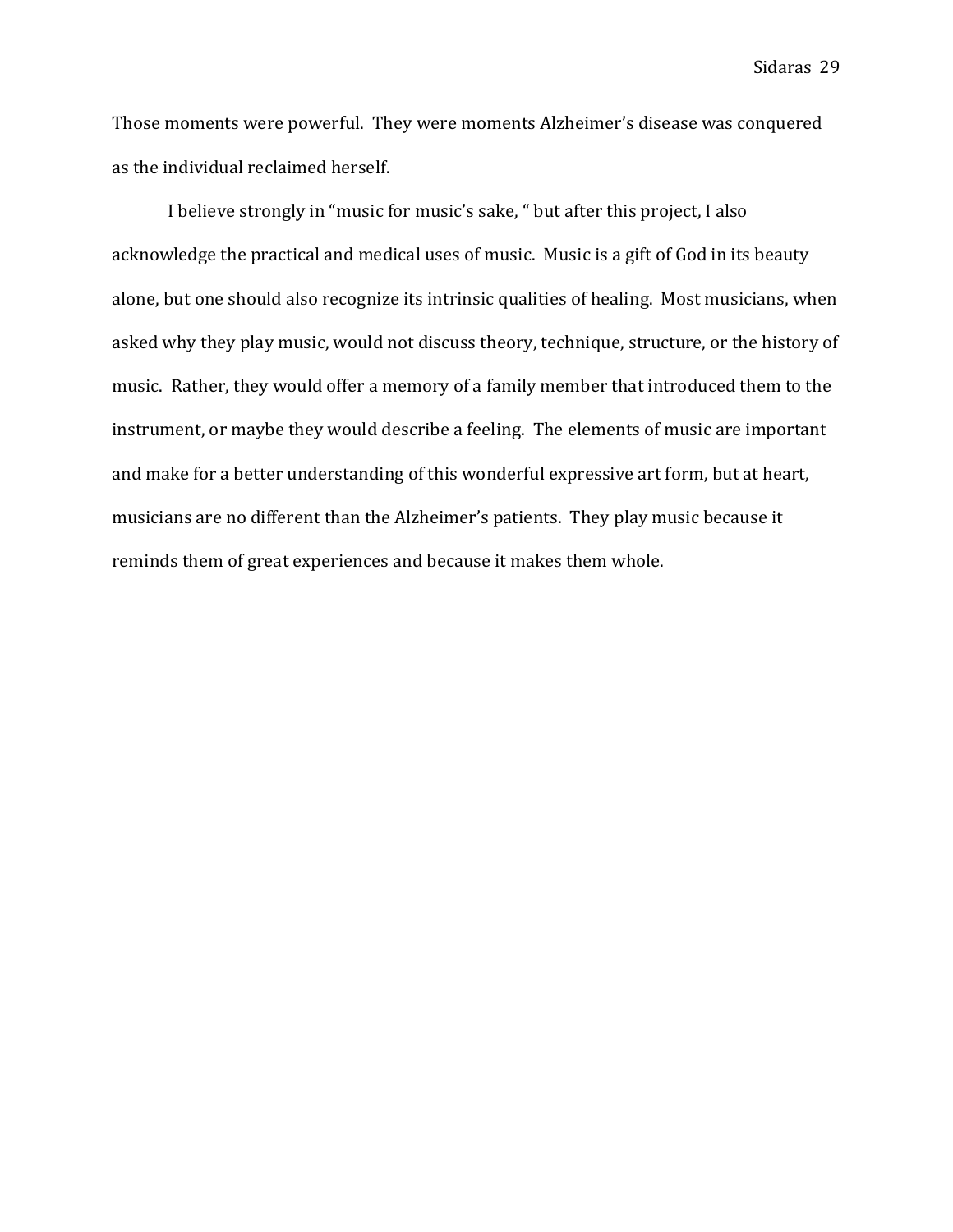### Bibliography

- Baker, Felicity, et al. "Therapeutic Songwriting in Music Therapy." Nordic Journal of Music Therapy 17, no. 2 (September 2008): 105-123. Academic Search Complete, EBSCOhost (accessed January 11, 2010).
- Bonner, Dede. The Ten Best Questions for Living with Alzheimer's. New York: Simon and Schuster, 2008.
- Burkholder, J. Peter, Grout, Donald J. and Palisca, Claude V., A History of Western Music. New York: W. W. Norton and Company, 2006.
- Clair, Alicia Ann. Therapeutic Uses of Music with Older Adults. Baltimore: Health Professions Press, 1996.
- Crowe, Barbara. Music and Soul Making. Lanham: Scarecrow Press Inc., 2004.
- Deforia Lane, interview by author, Cedarville, OH, February 17, 2010.
- Erkkilä, Jaakko, and others. "The effect of improvisational music therapy on the treatment of depression: protocol for a randomised controlled trial." BMC Psychiatry 1, no. 8, (2008): 1-9. Academic Search Complete, EBSCOhost (accessed January 11, 2010).
- Feil, Naomi. The Validation Breakthrough: Simple Techniques for Communicating with People with "Alzheimer's-Type Dementia." Baltimore: Health Professionals Press, 1993.
- Gardstrom, Susan. Interview by author. Dayton, Ohio. October, 2009.
- Graham, Janet. "Communicating with the uncommunicative: music therapy with preverbal adults." British Journal of Learning Disabilities 32, no. 1 (March 2004): 24- 29. Academic Search Complete, EBSCOhost (accessed January 11, 2010).
- Gray-Vickrey, Peg. "Advances in Alzheimer's disease." Nursing 32, no. 11 (November 2002): 64. Academic Search Complete, EBSCOhost (accessed January 19, 2010).
- Hoffman, Stephanie B. and Platt, Constance A. Comforting the Confused. New York: Springer Publishing Company, 2000.
- Huei-Chuan, Sung, Anne M. Chang, and Jennifer Abbey. "An implementation programme to improve nursing home staff's knowledge of and adherence to an individualized music protocol." Journal of Clinical Nursing 17, no. 19 (October 2008): 2573-2579. Academic Search Complete, EBSCOhost (accessed January 11, 2010).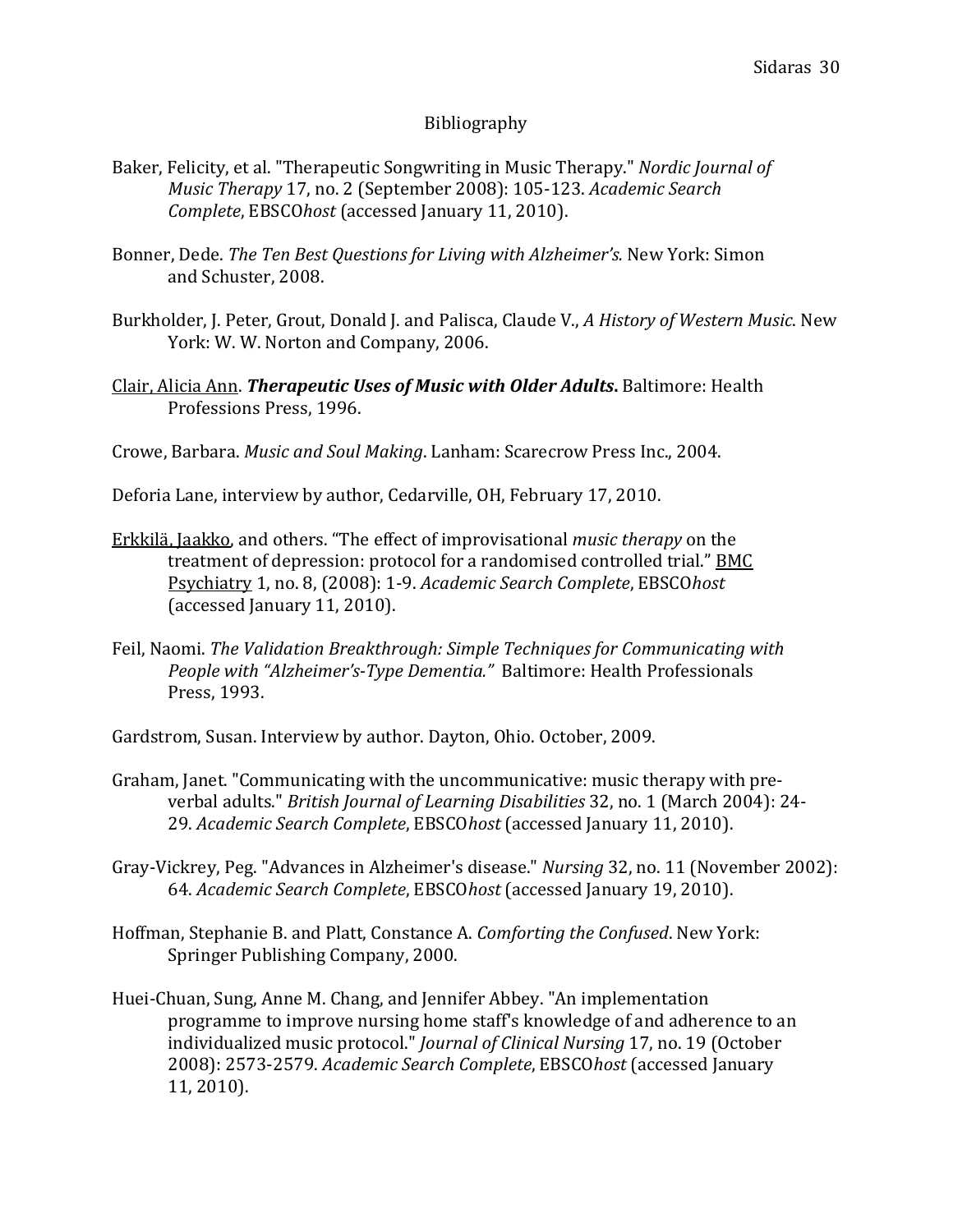- Irish, Muireann, et al. "Investigating the Enhancing Effect of Music on Autobiographical Memory in Mild Alzheimer's Disease." Dementia & Geriatric Cognitive Disorders 22, no. 1 (July 2006): 108-120. Academic Search Complete, EBSCOhost (accessed January 19, 2010).
- Kooij, Cynthia Vander. "Recovery themes in songs written by adults living with serious mental illnesses." Canadian Journal of Music Therapy 15, no. 1 (January 2009): 37-58. Academic Search Complete, EBSCOhost (accessed January 11, 2010).
- Kuhn, Daniel. Alzheimer's Early Stages. Alameda: Hunter House Publishers, 2003.

Lane, Deforia. Interview by author. Cedarville, Ohio. February 17, 2010.

Ledger, Alison J., and Felicity A. Baker. "An investigation of long-term effects of group music therapy on agitation levels of people with Alzheimer's Disease." *Aging & Mental* 

### Health

11, no. 3 (May 2007): 330-338. Academic Search Complete, EBSCOhost (accessed January 19, 2010).

- Magee, Wendy L. "Music therapy with patients in low awareness states: Approaches to assessment and treatment in multidisciplinary care." Neuropsychological Rehabilitation 15, no. 3/4 (July 2005): 522-536. Academic Search Complete, EBSCOhost (accessed January 11, 2010).
- Molloy, William and Caldwell, Paul. Alzheimer's Disease. Buffalo: Simon and Schuster, 1998.
- Rabins, Peter V., "Activities to Engage the Dementia Patient," Memory, February 2, 2009. http://www.johnshopkinshealthalerts.com/reports/memory/2921-1.html (accessed March 9, 2010).

"The emotional side of Alzheimer's disease." Harvard Health Letter 30, no. 2 (December 2004):

4-5. Academic Search Complete, EBSCOhost (accessed January 19, 2010).

- "The Patient's Page." Southern Medical Journal 98, no. 6 (June 2005): 677. Academic Search Complete, EBSCOhost (accessed January 19, 2010).
- Thompson, R. G., et al. "Music Enhances Category Fluency In Healthy Older Adults And Alzheimer's Disease Patients." Experimental Aging Research 31, no. 1 (January 2005): 91-99. Academic Search Complete, EBSCOhost (accessed January 19, 2010).

Whitehouse, Peter J. The Myth of Alzheimer's. New York: St. Martin's Press, 2008.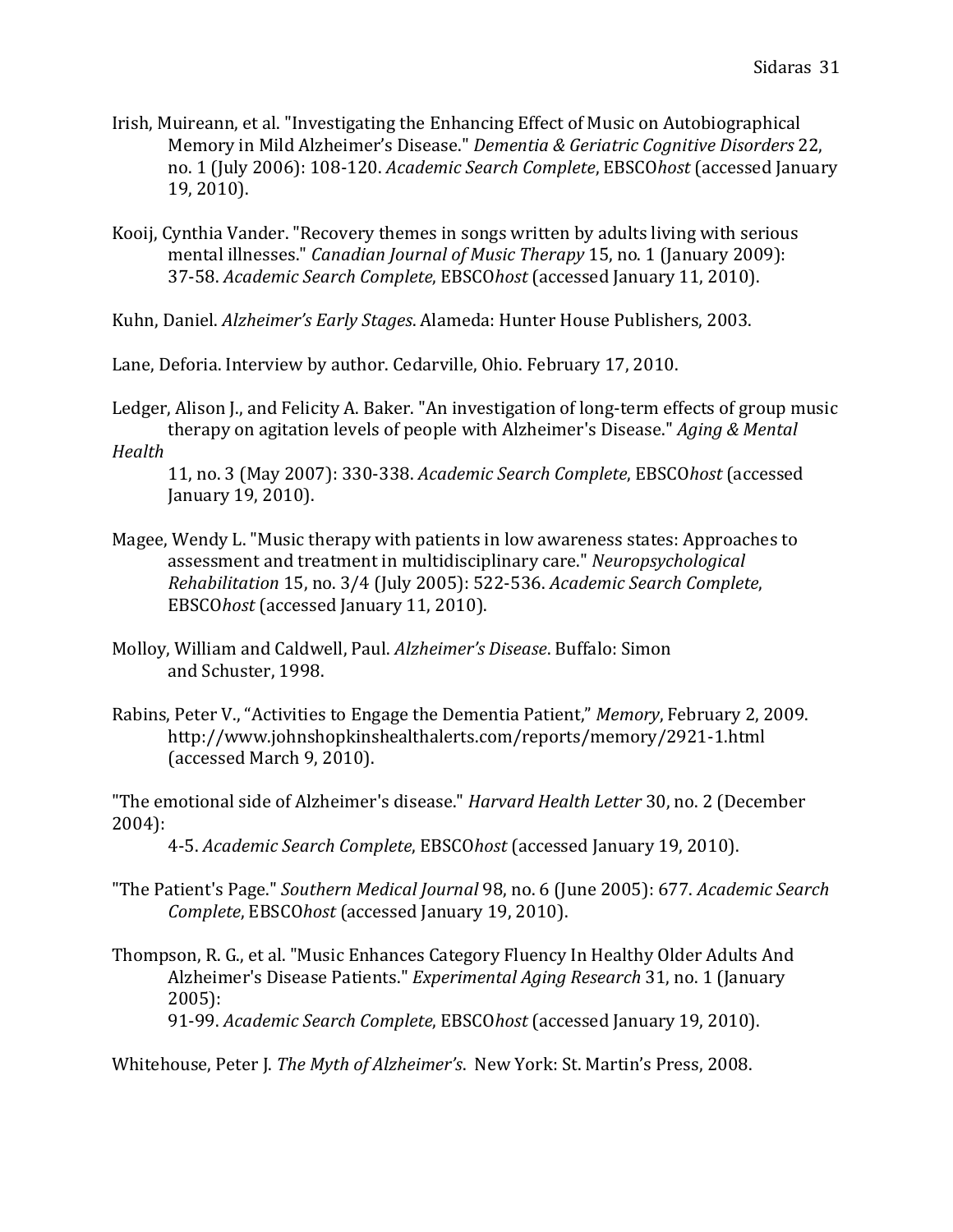Wigram, Tony, Pedersen, Inge Nygaard, and Bonde, Lars Ole. A Comprehensive Guide to Music Therapy. London: Jessica Kingsley Publishers Ltd., 2002.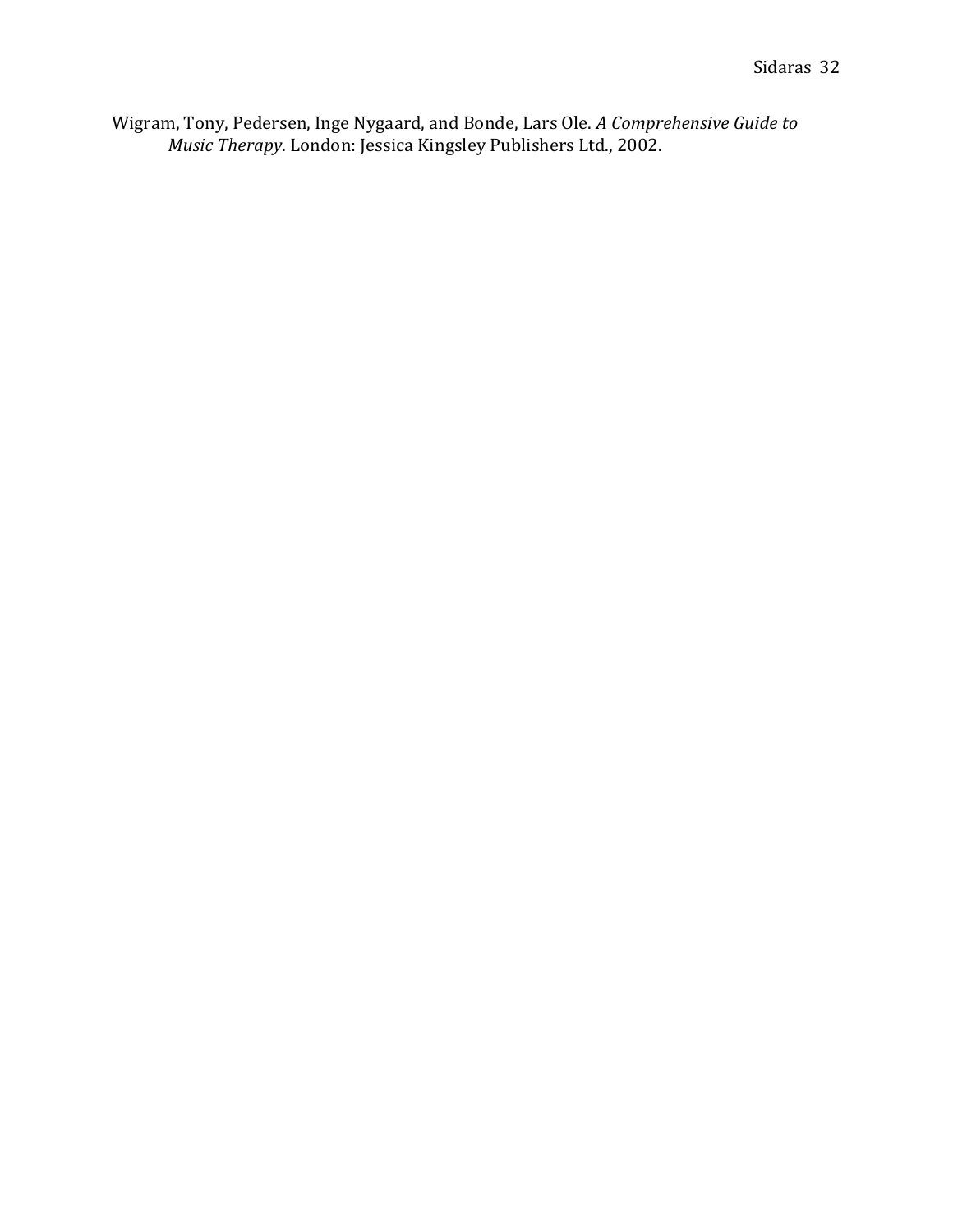# Appendix A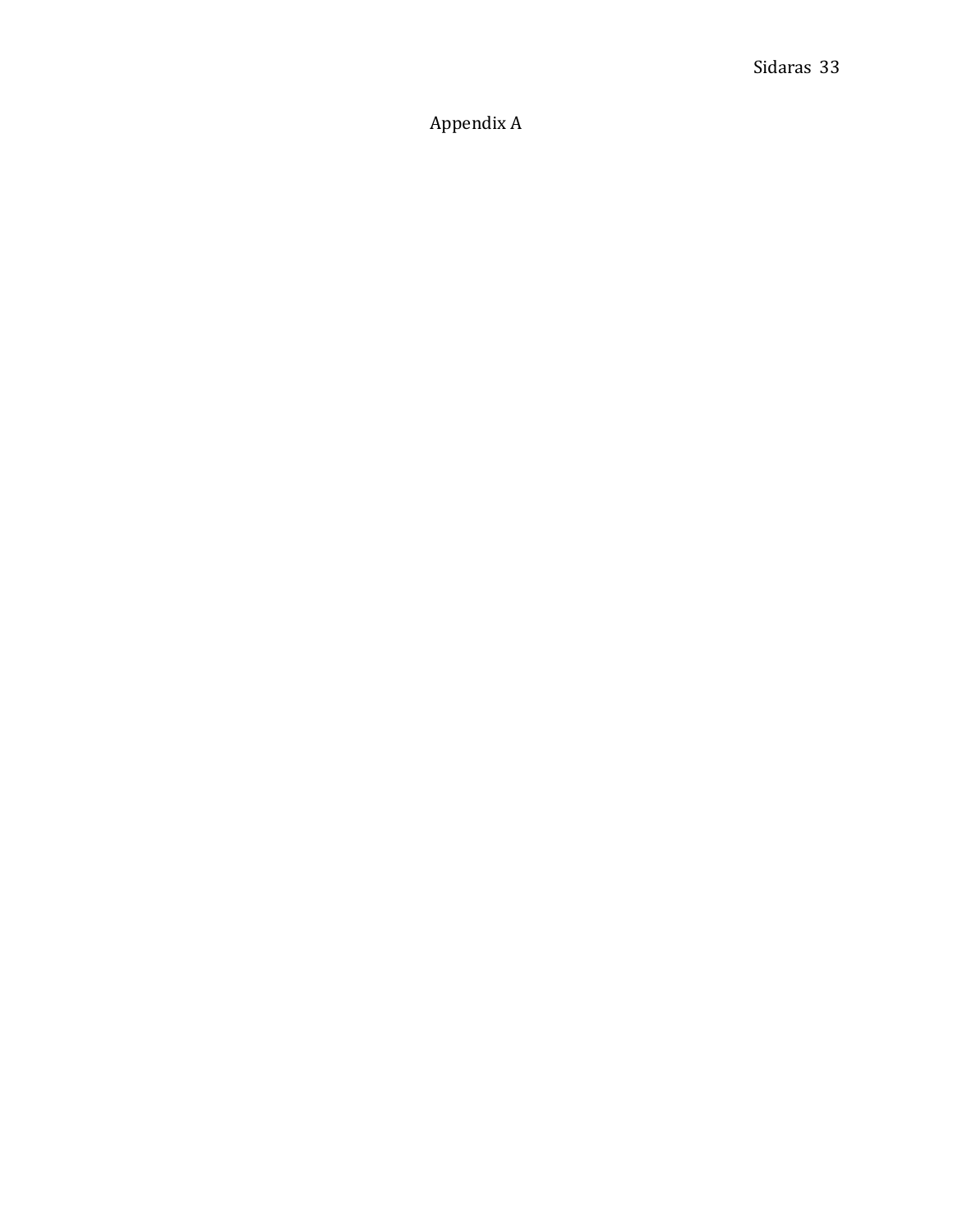Christina Sidaras Group Lesson 1- Brookhaven Alzheimer's Unit October 3, 2009

### Introduce Myself

- I was born in South Florida to two Spanish parents. My mother is from Cuba and my father is from the Dominican Republic.
- When I was twenty, I got married to Brad Alan Sidaras.
- We had a roadtrip honeymoon to Springfield, Missouri.
- We lived there for four years. During that time I studied Music Education with a vocal emphasis at Baptist Bible College. I wanted to be a choir director.
- In 2005, I had my first daughter Grace and took the year off from school.
- In 2006, my husband, who is a pastor, felt called to come to Ohio and help with a youth group at Crestview Baptist church.
- We moved to Brookville and lived with my in-laws for a while. That was interesting….
- I sold coffee at the Dayton airport while my husband looked for a full-time job.
- Then I began teaching piano in the area. It was fun and I traveled to people's houses to teach. (Did any of you have a teacher that came to your house?)
- After teaching a while, I felt like I needed to finish my degree to really be a professional. So I resigned from my studio and started school full-time.
- But first I had John Thomas, my rambunctious red head.
- And this year, just four weeks ago, I had Hope Marie, our third beautiful child.
- This is my senior year at Cedarville. I will be completing a Bachelor of Arts in Music and then I can return to my piano studio and be a more attentive mom to my three kids.
- After graduation, I will be looking into getting board certified as a Music Therapist.
- By allowing me to teach you about the piano, you are helping me achieve this goal and be a better teacher, parent, and person.
- Thank you for letting me be here.

# It's your turn-

 I need to get to know you, so let's hear your names, where you are from, and if your life could be a song, which song would it be?

# New skill- Black keys, high and low, finger numbers

So, first things first:

 Someone come to the keyboard- ask we have two kinds of keys on the piano, what are they? (blacks and whites)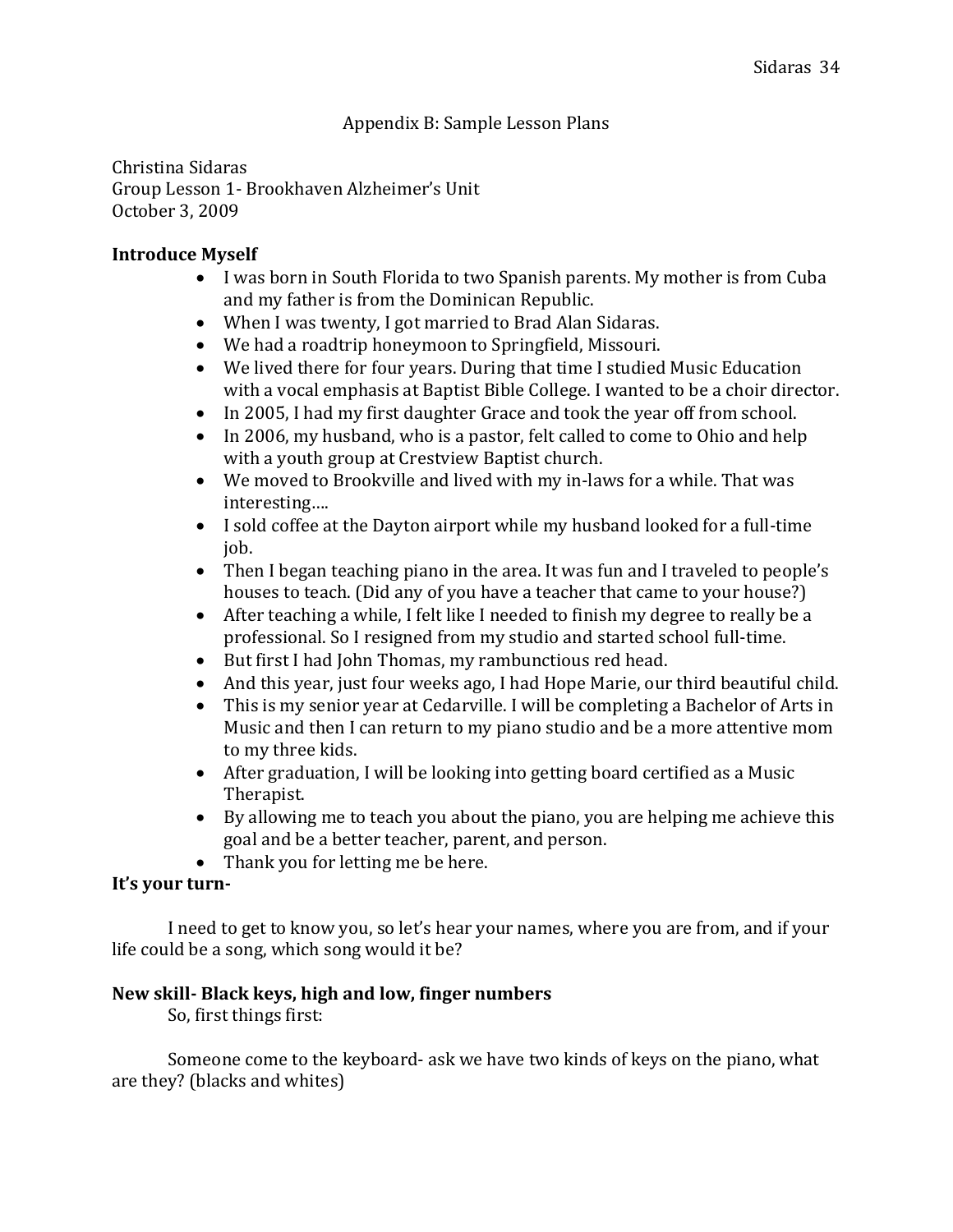If you notice, they are in sets of twos and threes. Can you play all the sets of two going up the keyboard? Can you play all the sets of three coming down?

New volunteer- Let's talk about finger numbers. Everyone hands in the air. Thumbs are always 1, then 2, 3, 4, 5. Let's all do it together again. Ok, so let's test \_\_\_\_\_\_\_\_\_\_\_\_\_\_\_\_ can you play Left hand 1, etc. OK, my turn. You tell me if I am doing it right or not.

OK so we have talked about black keys and finger numbers. I have heard you guys like to sing. How many of you know "Amazing Grace?" Let's sing it together.

Did you know that song is entirely on the black keys? (play on black keys, then lead in finger numbers). Everyone hands up, let's play Amazing Grace in the air. Would anyone like to try it one the piano (choose a volunteer).

Teach you a new song- Close your eyes a second here. Imagine a huge blue mountain and a lush valley at its feet. There are tulips everywhere and every other kind of flower that reminds you of spring. There is a crystal clear stream. Fish are swimming in it, no, it looks like they are playing in it. They jump in and out of the water in a game of tag or follow the leader. You are the queen of this beautiful place. And when you go there, you breath deeply and can smell the sweet flowers, hear the flowing stream, and relax. Sing on the foot of yonder mountain.

Open eyes. OK, now lets learn it together. The motions are ridiculous, but it helps everyone remember.

So why are we learning this, it is a black key song. Do you remember how the black keys are set up? (2 and 3). OK, so lets pretend you are the twos and you are the threes and you are the twos again. Can you remember your finger numbers. (2 is 2, 3,; 3 is 2, 3, 4,; 2-5).

One more time, on the foot of yonder mountain (with motions speaking) with the piano part.

The black keys are a pentatonic scale. That means it has five (set of 2 and 3) notes. So you can't mess up. Many folk tunes, hymns and patriotic music are built on the pentatonic scale. Asian music also is built on these notes. Volunteer. Put right pedal down and play two of the black notes at a time. Would someone else like to try?

(Play harp-like glissandos). These are called glissandos. They're pretty. Just hold the pedal down and play up or down as if the piano was a big harp. Volunteer.

Many kids songs are on the sets of twos and threes. Mary had a little lamb. Let's play it in the air. Linus and Lucy is also on the set of three. (Play Linus and Lucy)

### Closing-

If you get a chance this week to play the piano, try out the different things you've learned today on the black keys and remember your finger numbers $\odot$ Composer moment- George Gershwin, name that tune, prizes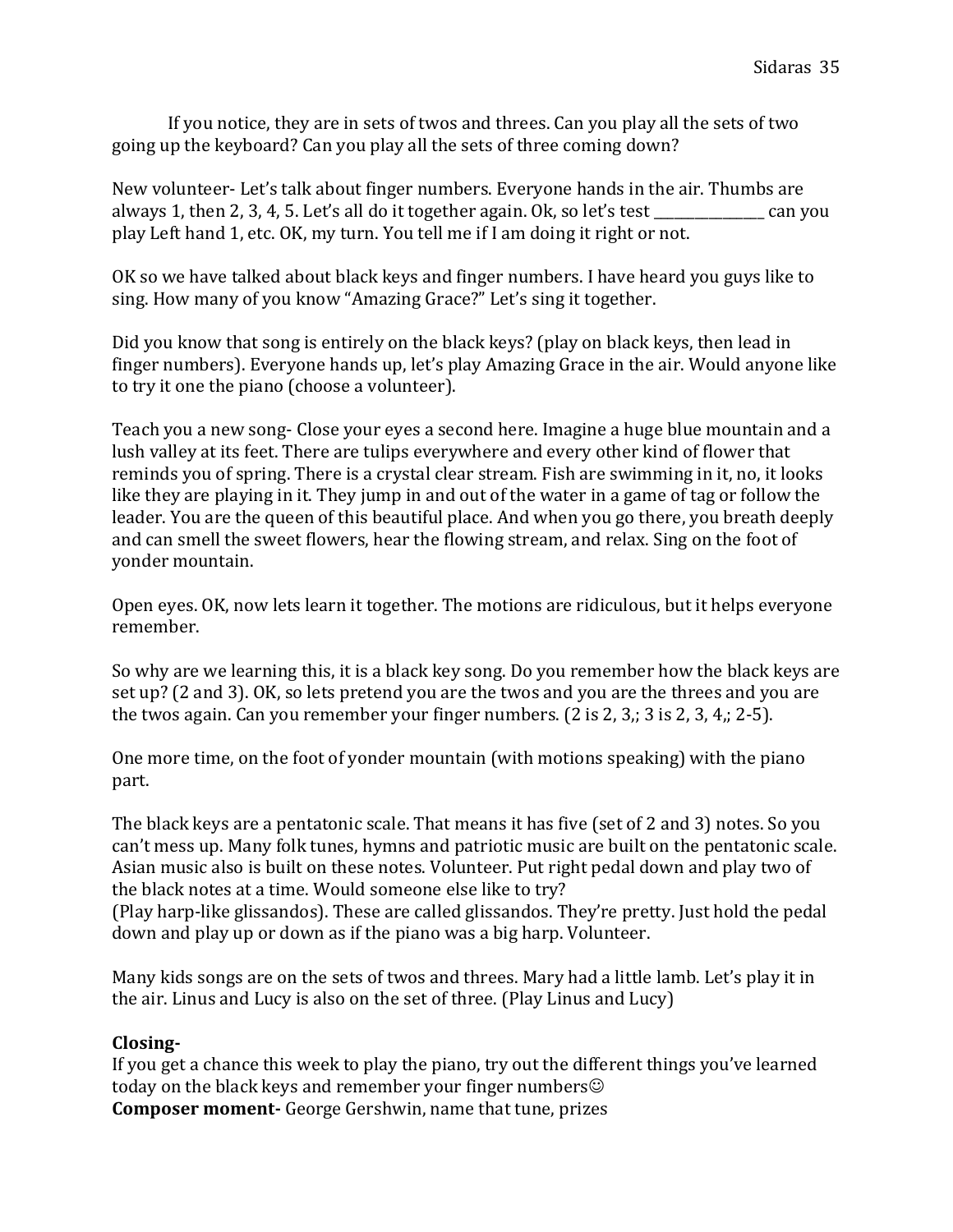Brookhaven Lesson 11/1/09

- November Birthdays
- Music and Moods
	- o Intermezzo
	- o Songs from kids' book
	- o Canon in D
- Row, row, row your boat
- Music and Stories
	- o Homecoming
	- o Anne's Song
- Veteran's day
	- o Marine's Song
	- o America the Beautiful
	- o Our Country Tis of thee
- Individual Lessons

Brookhaven – 21 February 2010

Hello song – Goodnight Ladies

Improv/ song creation/ sociallization- Demonstrate improv. Give a little story and explain how you were trying to capture the moode. Have them partner with the person next to them and brainstorm a scenario. Then pass around keybmnsard. Have residents improvise on black keys on the piano in the mood of their scenario. Each group gets a turn. Encourage applause for each other.

Performance- Perform works of Debussy and Chopin. Explain mood and intention of each piece.

Singing- Let them choose hymns to sing. Sing first verse. Suggest familiar hymns if needed.

Brookhaven Lesson 3/28/10

### Music Listening Active/Passive:

 Debussy- Reverie, Little Negro Fun Songs- Pink book Big Band Music- Talk about WWII Wedding March (171) talk about weddings